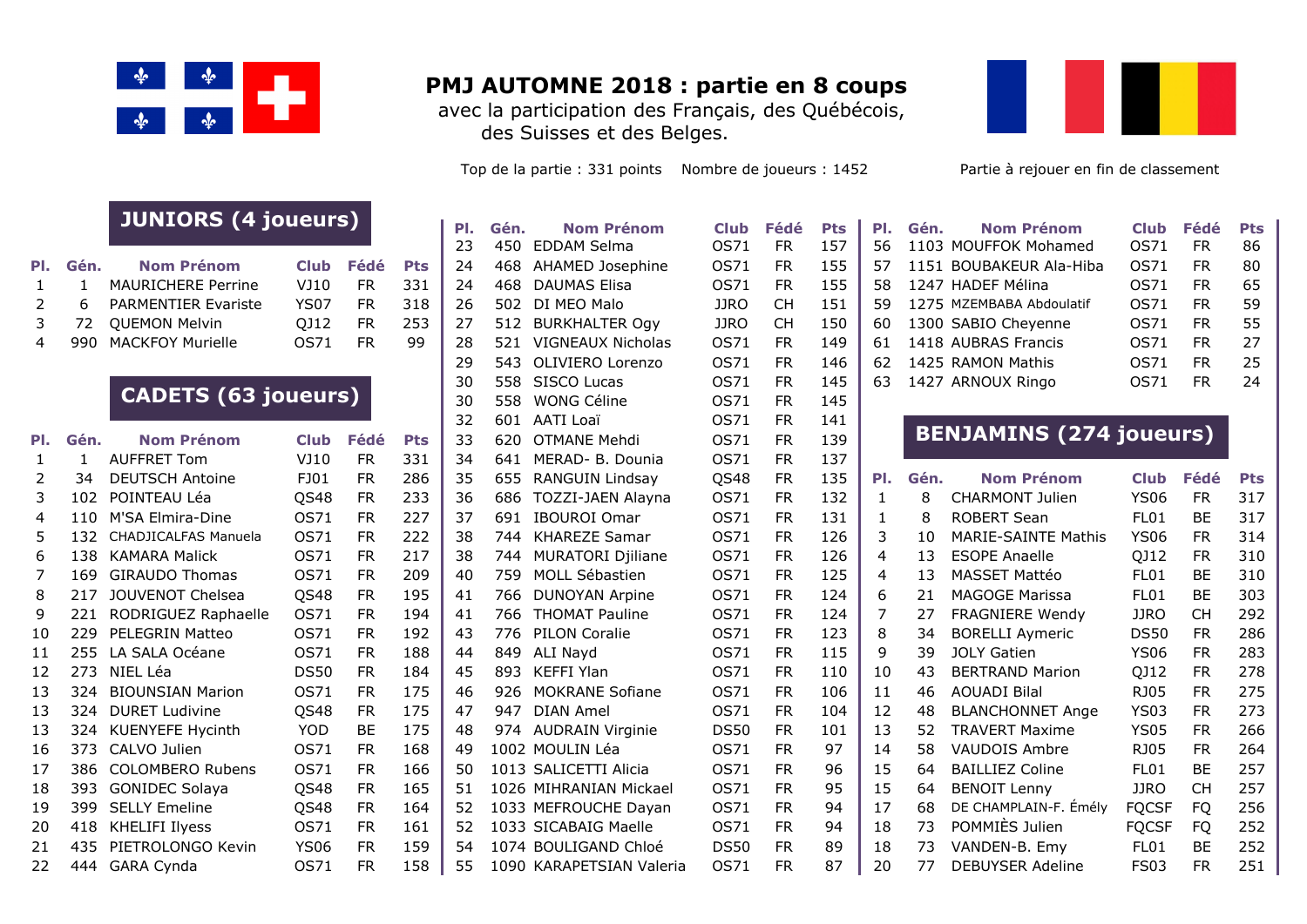| PI. | Gén. | <b>Nom Prénom</b>        | Club             | Fédé      | <b>Pts</b> | PI. | Gén.  | <b>Nom Prénom</b>            | <b>Club</b>  | Fédé      | <b>Pts</b> | PI. | Gén. | <b>Nom Prénom</b>         | <b>Club</b>      | Fédé      | <b>Pts</b> |
|-----|------|--------------------------|------------------|-----------|------------|-----|-------|------------------------------|--------------|-----------|------------|-----|------|---------------------------|------------------|-----------|------------|
| 21  | 79   | LAURENT-V. Paul          | <b>US05</b>      | <b>FR</b> | 250        | 63  | 229   | <b>ANTONIONI Laura</b>       | <b>JJRO</b>  | <b>CH</b> | 192        | 105 |      | 368 GONZALEZ Marie        | <b>YS07</b>      | <b>FR</b> | 169        |
| 22  | 81   | DELEU-N. Raphaëlle       | <b>YS05</b>      | <b>FR</b> | 249        | 64  | 238   | <b>CHANAL Arthur</b>         | <b>YS03</b>  | <b>FR</b> | 191        | 106 | 373  | <b>ROBERT Eva</b>         | QS48             | <b>FR</b> | 168        |
| 22  | 81   | NOËL Eva                 | <b>FL01</b>      | <b>BE</b> | 249        | 64  | 238   | <b>TIXIDOR Tess</b>          | <b>YS07</b>  | <b>FR</b> | 191        | 106 | 373  | <b>THIBAULT Béatrice</b>  | <b>FQCSF</b>     | FQ        | 168        |
| 24  | 84   | <b>CHARRETTE Jef</b>     | <b>FQCSF</b>     | <b>FQ</b> | 248        | 66  | 241   | <b>CLOPUTRE PIRES Alexis</b> | UJ05         | <b>FR</b> | 190        | 108 | 386  | <b>BONNARD Caitlin</b>    | <b>GS08</b>      | <b>FR</b> | 166        |
| 24  | 84   | DESCHÊNES Alexy          | <b>FQCSF</b>     | <b>FQ</b> | 248        | 66  | 241   | <b>GRIMALDI Mathieu</b>      | <b>YS03</b>  | <b>FR</b> | 190        | 108 | 386. | <b>COULIBALY Fanta</b>    | <b>US05</b>      | <b>FR</b> | 166        |
| 26  | 91   | DACO Maelys              | <b>YOD</b>       | BE        | 243        | 66  | 241   | NUHAJ Valentina              | <b>JJRO</b>  | <b>CH</b> | 190        | 108 | 386  | LEFRANÇOIS Charlotte      | <b>FQCSF</b>     | <b>FQ</b> | 166        |
| 27  | 96   | CLOUTIER Angélie         | <b>FQCSF</b>     | <b>FQ</b> | 237        | 69  | 248   | <b>CHEVALIER Alexis</b>      | <b>FQCSF</b> | <b>FQ</b> | 189        | 108 | 386  | <b>MARQUIS Soren</b>      | <b>JJRO</b>      | <b>CH</b> | 166        |
| 27  | 96   | <b>JEQUIER Louis</b>     | <b>JJRO</b>      | <b>CH</b> | 237        | 69  |       | 248 DIOP Fallou              | <b>JJRO</b>  | <b>CH</b> | 189        | 112 | 399  | DI NARO Victoria          | FL01             | BE        | 164        |
| 29  | 100  | <b>BAILLY Jennifer</b>   | <b>YOD</b>       | BE        | 235        | 69  | 248.  | <b>DUWERNELL Alexis</b>      | <b>YS06</b>  | <b>FR</b> | 189        | 112 | 399  | LAURENT Léa               | <b>YOD</b>       | BE        | 164        |
| 30  | 102  | <b>DELCOURT Florance</b> | <b>YOD</b>       | <b>BE</b> | 233        | 69  |       | 248 HOTZ Baptiste            | <b>JJRO</b>  | <b>CH</b> | 189        | 112 | 399  | <b>SUNIER Baptiste</b>    | <b>JJRO</b>      | <b>CH</b> | 164        |
| 31  | 107  | LE GALLO Sacha           | QS48             | <b>FR</b> | 229        | 69  | 248   | PIAGET Jeremy                | <b>JJRO</b>  | <b>CH</b> | 189        | 115 | 406  | MARTIN Noé                | <b>YOD</b>       | <b>BE</b> | 163        |
| 32  | 108  | <b>LECARON Maxence</b>   | VJ10             | <b>FR</b> | 228        | 74  | 255   | PLANAS Joan                  | <b>JJRO</b>  | <b>CH</b> | 188        | 116 | 411  | <b>BRODEUR Alexis</b>     | <b>FQCSF</b>     | FQ        | 162        |
| 33  | 110  | <b>ANTICH Naeva</b>      | <b>VAL</b>       | <b>CH</b> | 227        | 74  | 255   | <b>WHALTER Théo</b>          | <b>JJRO</b>  | <b>CH</b> | 188        | 116 | 411  | DONCEEL Lyla              | FL01             | <b>BE</b> | 162        |
| 34  | 116  | BOUAKKADIA Inès          | <b>YS05</b>      | <b>FR</b> | 226        | 76  | 258   | <b>MONNIER Merette</b>       | <b>JJRO</b>  | <b>CH</b> | 187        | 116 | 411  | <b>VIONNET Elliot</b>     | <b>JJRO</b>      | <b>CH</b> | 162        |
| 35  | 122  | <b>GRENIER Blanche</b>   | <b>FQCSF</b>     | FQ        | 225        | 77  | 264   | <b>BURNS Camille</b>         | <b>JJRO</b>  | <b>CH</b> | 186        | 119 | 418  | SIMONET Julien            | <b>VSE</b>       | <b>CH</b> | 161        |
| 35  | 122  | <b>SCHIMMER Elie</b>     | <b>JJRO</b>      | <b>CH</b> | 225        | 77  | 264.  | THOMAS-F. Joshua             | <b>FQCSF</b> | FQ        | 186        | 120 | 435  | <b>ARIFI Elona</b>        | <b>JJRO</b>      | <b>CH</b> | 159        |
| 37  | 126  | <b>MARCHAND Thomas</b>   | <b>FQCSF</b>     | <b>FQ</b> | 224        | 79  | 269   | <b>MOTTET Erwan</b>          | <b>JJRO</b>  | <b>CH</b> | 185        | 120 | 435  | <b>DOS SANTOS Goncalo</b> | <b>JJRO</b>      | <b>CH</b> | 159        |
| 37  | 126  | <b>MOES Margaux</b>      | <b>YOD</b>       | BE        | 224        | 80  | 273.  | <b>BOMPOIL Louis</b>         | <b>DS50</b>  | <b>FR</b> | 184        | 122 | 444  | <b>RENAUD Timea</b>       | <b>JJRO</b>      | <b>CH</b> | 158        |
| 39  | 128  | <b>GUYE Fabio</b>        | <b>JJRO</b>      | <b>CH</b> | 223        | 80  | 273   | <b>HUGUELET Lorane</b>       | <b>JJRO</b>  | <b>CH</b> | 184        | 123 | 450  | FREDDO Loredanna          | FL01             | <b>BE</b> | 157        |
| 39  | 128  | MATEUS Jade              | <b>JJRO</b>      | <b>CH</b> | 223        | 82  | 279   | <b>ANGELELLI Pierre</b>      | <b>US05</b>  | <b>FR</b> | 183        | 123 | 450  | <b>MAILLOT Melissa</b>    | <b>JJRO</b>      | <b>CH</b> | 157        |
| 41  | 132  | <b>AUDETAT Eileen</b>    | <b>JJRO</b>      | <b>CH</b> | 222        | 82  | 279.  | SIMON Julien                 | <b>JJRO</b>  | <b>CH</b> | 183        | 125 | 459  | DA SILVA Léa              | <b>JJRO</b>      | <b>CH</b> | 156        |
| 42  | 137  | <b>LECARON Emmanuel</b>  | VJ10             | <b>FR</b> | 218        | 82  | 279   | <b>TCHIMBIA Christ</b>       | <b>YOD</b>   | <b>BE</b> | 183        | 125 | 459  | GOULARD Éléane            | <b>DS27</b>      | <b>FR</b> | 156        |
| 43  | 138  | ALVARO Lola              | <b>JJRO</b>      | <b>CH</b> | 217        | 85  |       | 285 NICOLET Quentin          | <b>JJRO</b>  | <b>CH</b> | 182        | 125 | 459  | <b>GUAGENTE Tristan</b>   | <b>YS03</b>      | <b>FR</b> | 156        |
| 43  | 138  | <b>TERPFND Kenza</b>     | <b>JJRO</b>      | <b>CH</b> | 217        | 86  | 290   | LEFEBVRE Alexia              | <b>FQCSF</b> | FQ        | 181        | 125 | 459  | <b>JUSSIANT Rembran</b>   | FL <sub>01</sub> | <b>BE</b> | 156        |
| 45  | 143  | <b>KULL Matheo</b>       | <b>JJRO</b>      | <b>CH</b> | 216        | 87  | 293   | <b>MONTANDON Lucie</b>       | <b>JJRO</b>  | <b>CH</b> | 180        | 129 | 468  | <b>CAMILITI Andrea</b>    | <b>JJRO</b>      | <b>CH</b> | 155        |
| 46  | 148  | <b>COUCHEMAN Sacha</b>   | <b>JJRO</b>      | <b>CH</b> | 215        | 88  | 302   | <b>BUSCHINI Eva Lou</b>      | <b>JJRO</b>  | <b>CH</b> | 179        | 129 | 468  | <b>HENRIET Lucas</b>      | <b>DS50</b>      | <b>FR</b> | 155        |
| 46  | 148  | <b>CUVELIE Emilien</b>   | FL <sub>01</sub> | <b>BE</b> | 215        | 89  | 305   | AOUADI Badreddine            | RJ05         | <b>FR</b> | 178        | 131 | 476  | <b>GEORGES Luca</b>       | <b>JJRO</b>      | <b>CH</b> | 154        |
| 48  | 153  | <b>PROUMEN Tom</b>       | <b>BELG</b>      | <b>BE</b> | 214        | 90  | 311   | <b>GONZALEZ Maina</b>        | <b>JJRO</b>  | <b>CH</b> | 177        | 131 | 476  | <b>KULL Bastien</b>       | <b>JJRO</b>      | <b>CH</b> | 154        |
| 48  | 153  | UKZMAJLI Erdi            | <b>JJRO</b>      | <b>CH</b> | 214        | 90  | 311   | PAGE Laura                   | <b>JJRO</b>  | <b>CH</b> | 177        | 131 | 476  | <b>LEDUC Rosine</b>       | <b>FQCSF</b>     | <b>FQ</b> | 154        |
| 50  | 160  | <b>DURIG Elisa</b>       | <b>JJRO</b>      | <b>CH</b> | 212        | 90  | 311   | <b>THIEBAUD Erwan</b>        | <b>JJRO</b>  | <b>CH</b> | 177        | 134 | 490  | AZRAOUI Abdellah          | <b>YS05</b>      | <b>FR</b> | 153        |
| 51  | 169  | <b>BECK Sahian</b>       | <b>JJRO</b>      | <b>CH</b> | 209        | 93  | 324   | <b>BERNASCHINA Lynn</b>      | <b>JJRO</b>  | <b>CH</b> | 175        | 134 | 490  | <b>FRAPPIER Mia</b>       | <b>FQCSF</b>     | <b>FQ</b> | 153        |
| 52  | 177  | <b>NOWACKIA Axel</b>     | <b>JJRO</b>      | <b>CH</b> | 206        | 93  | 324 . | ROUSSELET Tao                | <b>US05</b>  | <b>FR</b> | 175        | 134 | 490  | <b>ROBBE Yaniss</b>       | <b>JJRO</b>      | <b>CH</b> | 153        |
| 53  | 188  | <b>BISANTI Lorenzo</b>   | <b>JJRO</b>      | <b>CH</b> | 203        | 93  | 324   | <b>TENGER Shania</b>         | <b>JJRO</b>  | <b>CH</b> | 175        | 134 | 490  | <b>WHITTLE Roxane</b>     | <b>JJRO</b>      | <b>CH</b> | 153        |
| 53  | 188  | WASSEF-F. Hélio          | <b>US05</b>      | <b>FR</b> | 203        | 96  | 334   | AUDET Élianne                | <b>FQCSF</b> | FQ        | 174        | 138 | 497  | CARETTE Jean              | <b>YS05</b>      | <b>FR</b> | 152        |
| 55  |      | 194 FERREIRA Gaby        | <b>JJRO</b>      | <b>CH</b> | 201        | 96  |       | 334 MIFUMU Shaina            | <b>JJRO</b>  | <b>CH</b> | 174        | 138 | 497  | PIPOZ Pierric             | <b>JJRO</b>      | <b>CH</b> | 152        |
| 56  |      | 199 ZELLER Nathan        | <b>JJRO</b>      | <b>CH</b> | 200        | 98  |       | 343 BRAGARD Juliette         | <b>BELG</b>  | BE        | 173        | 138 | 497  | RODRIGUES Leonor          | <b>JJRO</b>      | <b>CH</b> | 152        |
| 57  | 203  | MENICHETTI Chloé         | <b>JJRO</b>      | <b>CH</b> | 199        | 98  |       | 343 EL KHABIRI Sara          | VAL          | <b>CH</b> | 173        | 141 | 502  | MICHEL Vanessa            | <b>JJRO</b>      | <b>CH</b> | 151        |
| 58  |      | 206 CHARRERE Maxim       | <b>JJRO</b>      | <b>CH</b> | 198        | 98  |       | 343 MARTIN Élie              | <b>FQCSF</b> | FQ        | 173        | 142 |      | 512 FELX-D'ANJOU Dylan    | <b>FQCSF</b>     | FQ        | 150        |
| 59  |      | 212 Allisson Samuel      | <b>JJRO</b>      | <b>CH</b> | 196        | 101 |       | 355 DUCHENE Gabriel          | <b>JJRO</b>  | <b>CH</b> | 171        | 142 |      | 512 MENOUD Owen           | <b>JJRO</b>      | <b>CH</b> | 150        |
| 59  |      | 212 MARGJONI Alessia     | <b>JJRO</b>      | <b>CH</b> | 196        | 101 |       | 355 MALTA Romain             | <b>BELG</b>  | BE        | 171        | 142 |      | 512 PELLATON Charlotte    | <b>JJRO</b>      | <b>CH</b> | 150        |
| 61  | 217  | DA SILVA Clara           | <b>JJRO</b>      | <b>CH</b> | 195        | 103 |       | 363 JACCARD Camille          | <b>JJRO</b>  | <b>CH</b> | 170        | 145 | 521  | BONAVFA-F. Kali           | <b>JJRO</b>      | <b>CH</b> | 149        |
| 62  |      | 221 SANDOZ Océane        | <b>JJRO</b>      | <b>CH</b> | 194        | 103 |       | 363 ZEAITER Mariam           | <b>JJRO</b>  | <b>CH</b> | 170        | 145 |      | 521 BRASEY Loïc           | <b>JJRO</b>      | <b>CH</b> | 149        |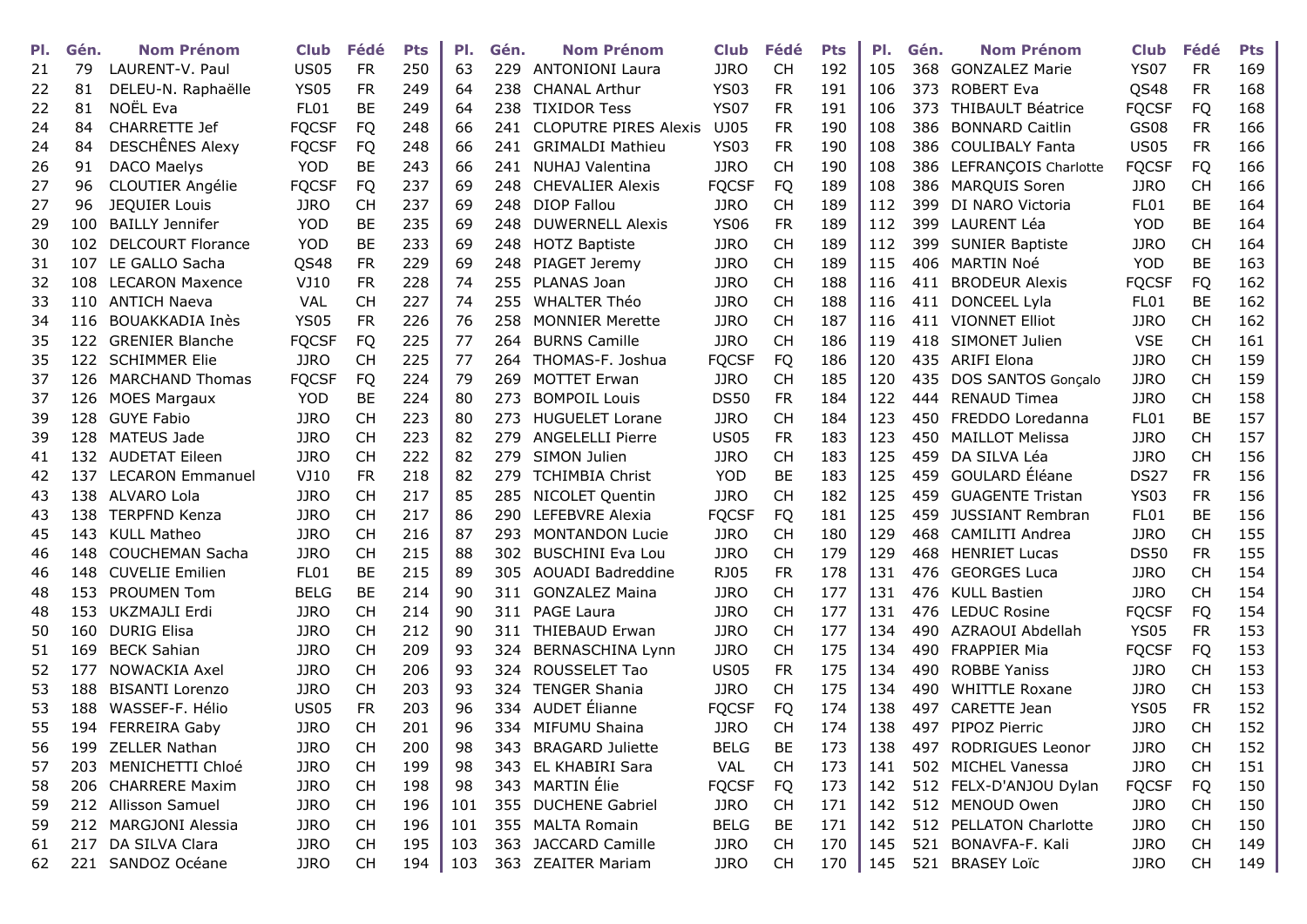| PI. | Gén. | <b>Nom Prénom</b>          | <b>Club</b>      | Fédé      | <b>Pts</b> | PI. | Gén. | <b>Nom Prénom</b>            | <b>Club</b>  | Fédé      | <b>Pts</b> | PI. | Gén. | <b>Nom Prénom</b>                    | <b>Club</b>      | Fédé      | <b>Pts</b> |
|-----|------|----------------------------|------------------|-----------|------------|-----|------|------------------------------|--------------|-----------|------------|-----|------|--------------------------------------|------------------|-----------|------------|
| 147 | 543. | BARBEZAT Chloé             | <b>JJRO</b>      | <b>CH</b> | 146        | 196 |      | 717 ALAPETITE Antoine        | <b>YS03</b>  | <b>FR</b> | 128        |     |      | 245 1033 GOERING-H. Elliot           | <b>FQCSF</b>     | FQ        | 94         |
| 147 | 543. | <b>BASSARA WiKtor</b>      | <b>JJRO</b>      | <b>CH</b> | 146        | 197 |      | 733 MUNTEANU Emma            | <b>JJRO</b>  | <b>CH</b> | 127        |     |      | 246 1074 DUPUIS Florence             | <b>FQCSF</b>     | FQ        | 89         |
| 147 | 543  | HOUZE Margot               | FL01             | <b>BE</b> | 146        | 197 |      | 733 SANS Stan                | <b>JJRO</b>  | <b>CH</b> | 127        | 247 |      | 1090 CAVALLARO Maya                  | <b>DS27</b>      | <b>FR</b> | 87         |
| 147 | 543  | NAUD Léane                 | DS <sub>27</sub> | <b>FR</b> | 146        | 199 |      | 744 GEISER Maywenn           | <b>JJRO</b>  | <b>CH</b> | 126        | 248 |      | 1118 OPPLIGER Alexis                 | <b>JJRO</b>      | <b>CH</b> | 84         |
| 151 | 558  | DELLA PIETRA Thelma        | <b>JJRO</b>      | <b>CH</b> | 145        | 199 |      | 744 NICOLLE Eve              | <b>YS07</b>  | <b>FR</b> | 126        | 248 |      | 1118 RICHER Alexis                   | <b>FQCSF</b>     | <b>FQ</b> | 84         |
| 151 | 558  | <b>GERMAIN Mégane</b>      | <b>FQCSF</b>     | <b>FQ</b> | 145        | 201 |      | 759 COPPEL Lola              | <b>JJRO</b>  | <b>CH</b> | 125        |     |      | 250 1125 MUNOZ April                 | <b>JJRO</b>      | <b>CH</b> | 83         |
| 151 | 558  | <b>STURCHIO Chiara</b>     | <b>JJRO</b>      | <b>CH</b> | 145        | 201 | 759  | MARCUZZO Nicola              | <b>JJRO</b>  | <b>CH</b> | 125        |     |      | 251 1133 MADORIN Malcolm             | <b>VSE</b>       | <b>CH</b> | 82         |
| 154 | 572  | <b>TINCHON Rosalie</b>     | <b>FQCSF</b>     | <b>FQ</b> | 144        | 203 | 766  | AESCHLIMANN Léa              | <b>JJRO</b>  | <b>CH</b> | 124        |     |      | 252 1144 CANTIN Zakary               | <b>FQCSF</b>     | <b>FQ</b> | 81         |
| 154 | 572  | <b>WATIO KENNE Gael</b>    | QJ12             | <b>FR</b> | 144        | 203 |      | 766 PETREMAND Sonia          | <b>JJRO</b>  | <b>CH</b> | 124        |     |      | 253 1151 COCHET Louisa               | <b>YS07</b>      | <b>FR</b> | 80         |
| 154 | 572  | <b>WIDER Shey</b>          | <b>JJRO</b>      | <b>CH</b> | 144        | 205 | 776  | JEANNERET Maxime             | <b>JJRO</b>  | <b>CH</b> | 123        | 253 |      | 1151 ROCHER Maëlle                   | <b>DS27</b>      | <b>FR</b> | 80         |
| 157 | 580  | <b>CHEDEL Natacha</b>      | <b>JJRO</b>      | <b>CH</b> | 143        | 206 |      | 785 DIPAOLO Nolan            | <b>JJRO</b>  | <b>CH</b> | 122        | 253 |      | 1151 VINCI Ornella                   | <b>HS12</b>      | <b>FR</b> | 80         |
| 157 | 580  | <b>LEROY Louna</b>         | <b>DS27</b>      | <b>FR</b> | 143        | 206 |      | 785 PELLANDA Nolan           | <b>JJRO</b>  | <b>CH</b> | 122        |     |      | 256 1159 RENAUD Émeraude             | <b>FQCSF</b>     | FQ        | 79         |
| 157 | 580  | <b>SANTONI Ambre</b>       | <b>DS27</b>      | <b>FR</b> | 143        | 206 |      | 785 PIAGET Lyne              | <b>JJRO</b>  | <b>CH</b> | 122        | 257 |      | 1185 CLAUDIO Mirco                   | <b>JJRO</b>      | <b>CH</b> | 76         |
| 157 | 580  | <b>SOUSA Tomas</b>         | <b>JJRO</b>      | <b>CH</b> | 143        | 209 | 797  | <b>BENOÎT</b> Étienne        | <b>FQCSF</b> | <b>FQ</b> | 121        | 258 |      | 1211 ALAGUIRISSAMY C. Anaïs          | QS48             | <b>FR</b> | 72         |
| 157 | 580  | <b>TANDUFUILA Brainda</b>  | <b>JJRO</b>      | <b>CH</b> | 143        | 209 | 797  | DAUPHINAIS Emy               | <b>FQCSF</b> | <b>FQ</b> | 121        | 259 |      | 1218 CROISETIÈRE Xavier              | <b>FQCSF</b>     | <b>FQ</b> | 71         |
| 162 | 591  | <b>ALBARELLA Matteo</b>    | <b>JJRO</b>      | <b>CH</b> | 142        | 209 |      | 797 FUEG Mia                 | <b>JJRO</b>  | <b>CH</b> | 121        |     |      | 260 1235 SOULOUQUE M-Dominique FQCSF |                  | FQ        | 69         |
| 162 | 591  | <b>BASSANG Nora</b>        | <b>JJRO</b>      | <b>CH</b> | 142        | 212 |      | 805 FERNANDES David          | <b>JJRO</b>  | <b>CH</b> | 120        |     |      | 261 1244 CLOAREC Enzo                | DS <sub>27</sub> | <b>FR</b> | 66         |
| 162 | 591  | <b>DELORME Anabelle</b>    | <b>FQCSF</b>     | FQ        | 142        | 212 | 805  | MOHAMED Ahmed                | <b>JJRO</b>  | <b>CH</b> | 120        |     |      | 262 1247 BARIL Étienne               | <b>FQCSF</b>     | <b>FQ</b> | 65         |
| 162 | 591  | DESCHESNES Éliane          | <b>FQCSF</b>     | <b>FQ</b> | 142        | 212 | 805  | WAELTI Chloé                 | <b>JJRO</b>  | <b>CH</b> | 120        | 263 |      | 1272 DOYON Olivier                   | <b>FQCSF</b>     | <b>FQ</b> | 60         |
| 162 | 591  | <b>GAUTIER</b> Énora       | DS <sub>27</sub> | <b>FR</b> | 142        | 215 | 816  | <b>BELLEMARE Xavier</b>      | <b>FQCSF</b> | <b>FQ</b> | 119        | 263 |      | 1272 RIGNOL Diego                    | <b>YS03</b>      | <b>FR</b> | 60         |
| 162 | 591  | GUAY Éléonore              | <b>FQCSF</b>     | <b>FQ</b> | 142        | 215 |      | 816 PERTESCHI Melisa         | <b>JJRO</b>  | <b>CH</b> | 119        |     |      | 265 1275 ASAITIE Dilaïla             | GS34             | <b>FR</b> | 59         |
| 168 | 601  | <b>GOLAY Rayan</b>         | <b>JJRO</b>      | <b>CH</b> | 141        | 215 |      | 816 YALKOROEV Magomed        | <b>YOD</b>   | BE        | 119        | 266 |      | 1287 BRACONNIER Mikael               | <b>FQCSF</b>     | FQ        | 57         |
| 168 | 601  | PALLIZZI Diego             | <b>JJRO</b>      | <b>CH</b> | 141        | 218 |      | 824 L'HEUREUX Laurence       | <b>FQCSF</b> | <b>FQ</b> | 118        | 267 |      | 1294 SCHOTT Thibault                 | <b>YS03</b>      | <b>FR</b> | 56         |
| 168 | 601  | PERTESHI Lean              | <b>JJRO</b>      | <b>CH</b> | 141        | 219 |      | 827 FAIVRE Lilith            | <b>JJRO</b>  | <b>CH</b> | 117        | 267 |      | 1294 THIFFEAULT Domynix              | <b>FQCSF</b>     | FQ        | 56         |
| 171 | 609  | <b>PETER Aelys</b>         | <b>JJRO</b>      | <b>CH</b> | 140        | 219 | 827  | LAEDERACH Nohlan             | <b>JJRO</b>  | <b>CH</b> | 117        | 269 |      | 1314 ADEMI Rona                      | <b>JJRO</b>      | <b>CH</b> | 53         |
| 171 | 609  | PETITPIERRE Méline         | <b>JJRO</b>      | <b>CH</b> | 140        | 219 |      | 827 NICOLET Mathias          | <b>JJRO</b>  | <b>CH</b> | 117        |     |      | 270 1318 GUIMBA Missa                | <b>DS27</b>      | <b>FR</b> | 52         |
| 173 | 620  | <b>BELLENOT Yanis</b>      | <b>JJRO</b>      | <b>CH</b> | 139        | 222 | 849  | DANSEREAU Liam               | <b>FQCSF</b> | <b>FQ</b> | 115        | 271 |      | 1355 BOIVIN Jérémy                   | <b>FQCSF</b>     | FQ        | 45         |
| 173 | 620  | DIONNE-J. Nicolas          | <b>FQCSF</b>     | FQ        | 139        | 223 |      | 857 LEMARCOTTE Anaïs         | <b>BELG</b>  | BE        | 114        | 272 |      | 1404 DEBAY Lilou                     | LS33             | <b>FR</b> | 34         |
| 175 | 631  | <b>CANTIN Dimitry</b>      | <b>FQCSF</b>     | FQ        | 138        | 224 | 865  | SNELL Océanne                | <b>FQCSF</b> | <b>FQ</b> | 113        | 273 |      | 1418 GIRARD Charles-A                | <b>FQCSF</b>     | FQ        | 27         |
| 175 | 631  | <b>MENOUD Maxime</b>       | <b>JJRO</b>      | <b>CH</b> | 138        | 225 |      | 870 AUDIT Marion             | QS48         | <b>FR</b> | 112        |     |      | 274 1443 BOUCHENE Ilyas              | GS34             | <b>FR</b> | 14         |
| 175 | 631  | <b>POINTET Fanny</b>       | <b>JJRO</b>      | <b>CH</b> | 138        | 225 |      | 870 LAURENDEAU Antoine       | <b>FQCSF</b> | <b>FQ</b> | 112        |     |      |                                      |                  |           |            |
| 175 | 631  | <b>REYMOND Nora</b>        | <b>JJRO</b>      | <b>CH</b> | 138        | 227 |      | 900 SCHALLER Thierry         | JJRO         | <b>CH</b> | 109        |     |      |                                      |                  |           |            |
| 179 | 647  | <b>WILLENER Lilian</b>     | <b>JJRO</b>      | <b>CH</b> | 136        | 228 |      | 907 CALAME Hynndie           | <b>JJRO</b>  | <b>CH</b> | 108        |     |      |                                      |                  |           |            |
| 180 | 655  | <b>BRISSAT Ilan</b>        | <b>JJRO</b>      | <b>CH</b> | 135        | 229 |      | 916 PFISTER Thomas           | <b>JJRO</b>  | <b>CH</b> | 107        |     |      | POUSSINS (1110 joueurs)              |                  |           |            |
| 181 | 670  | LOWE Alexia                | <b>FQCSF</b>     | FQ        | 134        | 229 |      | 916 THOREL Ilana             | <b>DS50</b>  | <b>FR</b> | 107        |     |      |                                      |                  |           |            |
| 181 | 670  | MOREAU Emma                | <b>JJRO</b>      | <b>CH</b> | 134        | 231 |      | 926 SAADUN Pier              | <b>JJRO</b>  | <b>CH</b> | 106        | PI. | Gén. | <b>Nom Prénom</b>                    | <b>Club</b>      | Fédé      | <b>Pts</b> |
| 183 | 675  | <b>DENIS Lenny</b>         | <b>YOD</b>       | <b>BE</b> | 133        | 232 | 934  | BORDELEAU-L. Maëka           | <b>FQCSF</b> | <b>FQ</b> | 105        | 1   | 3    | LAVASTE Nathan                       | VJ10             | <b>FR</b> | 327        |
| 183 | 675  | GINJO Iseult               | <b>US05</b>      | <b>FR</b> | 133        | 232 | 934  | KALAMOUKA Timéa              | <b>YS05</b>  | FR        | 105        | 2   | 4    | MASY Nathan                          | FL01             | <b>BE</b> | 323        |
| 183 | 675  | <b>RAMSEYER Bianca</b>     | <b>JJRO</b>      | <b>CH</b> | 133        | 232 | 934  | <b>RODRIGES Melanie</b>      | <b>JJRO</b>  | <b>CH</b> | 105        | 3   | 5    | <b>FANUEL Lucie</b>                  | FL01             | BE        | 321        |
| 186 | 691  | <b>BURKHALTER Léonid</b>   | <b>JJRO</b>      | <b>CH</b> | 131        | 235 |      | 947 ASKANDAR Kevin           | <b>JJRO</b>  | <b>CH</b> | 104        | 4   | 6    | DE COMMER Dorian                     | FL01             | <b>BE</b> | 318        |
| 186 | 691  | DARTE-COLLINS Daryl        | <b>JJRO</b>      | <b>CH</b> | 131        | 235 |      | 947 SCHLAEPPI Lorine         | <b>JJRO</b>  | <b>CH</b> | 104        |     | 11   | <b>BAYENET Louca</b>                 | FL01             | BE        | 312        |
| 186 |      | 691 DEMBELE Halima         | <b>US05</b>      | FR        | 131        | 237 |      | 966 BAZEKA Gedeon            | <b>JJRO</b>  | CH        | 102        | 6   | 12   | <b>FRANGE Clémentine</b>             | LS <sub>03</sub> | <b>FR</b> | 311        |
| 186 |      | 691 FOUCAULT Noa           | <b>FQCSF</b>     | FQ        | 131        | 237 |      | 966 MAURER Yoann             | JJRO         | CH        | 102        | 7   | 13   | <b>MACAUX Eva</b>                    | FL01             | BE        | 310        |
|     |      | 186 691 NUHAJ Elza         | <b>JJRO</b>      | <b>CH</b> | 131        | 237 |      | 966 SABINO Loic              | QJ12         | <b>FR</b> | 102        | 8   | 16   | KRAJDA Maéline                       | GS42             | <b>FR</b> | 308        |
|     |      | 191 704 JIANG Emma         | <b>FQCSF</b>     | FQ        | 130        | 240 |      | 980 MOLETTIERI Lea           | VAL          | CH        | 100        | 9   | 17   | <b>EISENSTEIN Jack</b>               | UJ05             | <b>FR</b> | 306        |
|     |      | 191 704 MALHERBE Derek     | <b>JJRO</b>      | CH        | 130        | 240 |      | 980 VUILLE Gaetan            | JJRO         | CH        | 100        | 9   | 17   | LEPEER Lola                          | GS42             | <b>FR</b> | 306        |
|     |      | 191 704 VERDON Alizée      | <b>JJRO</b>      | <b>CH</b> | 130        | 242 |      | 990 MILLET Cédrane           | YS03         | FR.       | 99         | 11  | 19   | <b>MINET Florentin</b>               | FL01             | <b>BE</b> | 305        |
|     |      | 194 711 DUCOMMUN Cristiano | <b>JJRO</b>      | <b>CH</b> | 129        | 243 |      | 998 DE MAGLIE Manuel         | JJRO         | CH        | 98         | 11  | 19   | <b>SAINTHUILE Emilie</b>             | FL01             | BE        | 305        |
|     |      | 194 711 JURADO Reno        | YOD              | BE        |            |     |      | 129 244 1002 TANGUAY-C. Rose | <b>FQCSF</b> | FQ.       | 97         | 13  |      | 21 JOLY Léa                          | GS42             | FR        | 303        |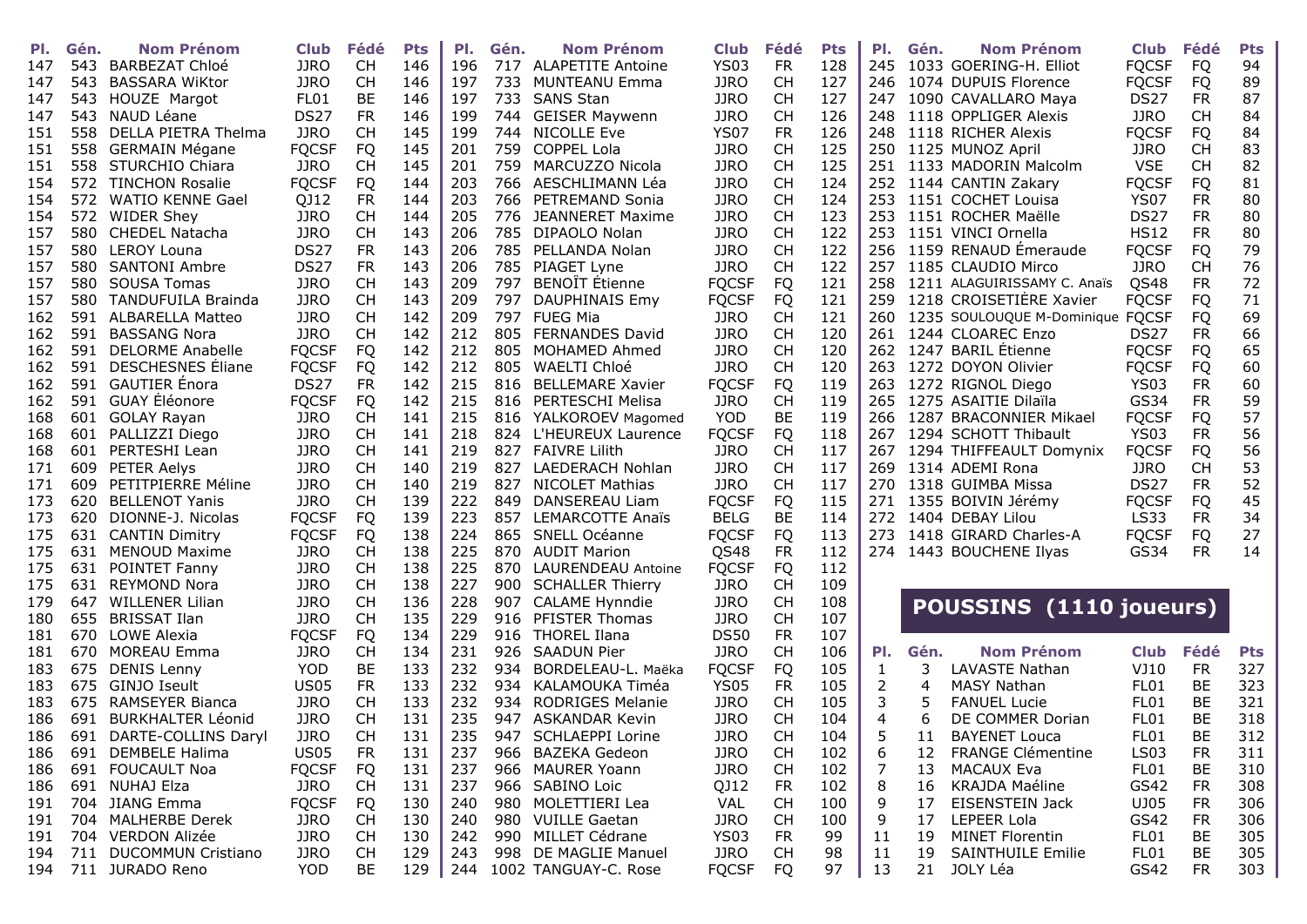| PI. | Gén. | <b>Nom Prénom</b>           | <b>Club</b>      | Fédé                   | <b>Pts</b> | PI.        | Gén. | <b>Nom Prénom</b>          | <b>Club</b>        | Fédé            | <b>Pts</b> | PI.        | Gén. | <b>Nom Prénom</b>        | <b>Club</b>         | Fédé            | <b>Pts</b> |
|-----|------|-----------------------------|------------------|------------------------|------------|------------|------|----------------------------|--------------------|-----------------|------------|------------|------|--------------------------|---------------------|-----------------|------------|
| 14  | 23   | <b>TSALAEFFA Rose</b>       | <b>XS40</b>      | <b>FR</b>              | 299        | 62         | 93   | <b>GRÉGOIRE Mathis</b>     | FL01               | BE              | 242        | 112        | 173  | <b>BISANTI Enea</b>      | <b>JJRO</b>         | <b>CH</b>       | 208        |
| 15  | 24   | JACQUOT Bertine             | <b>RS30</b>      | <b>FR</b>              | 297        | 64         | 95   | DUPONT Lizéa               | FL01               | BE              | 239        | 113        | 174  | <b>HARAL Jayce</b>       | QS22                | <b>FR</b>       | 207        |
| 16  | 25   | <b>VERGUET Julia</b>        | <b>RS30</b>      | <b>FR</b>              | 295        | 65         | 96   | YACINE Menouchi            | QS07               | <b>FR</b>       | 237        | 113        | 174  | <b>MARDELE Axel</b>      | <b>RS28</b>         | <b>FR</b>       | 207        |
| 17  | 26   | <b>FOULON Brune</b>         | <b>LS03</b>      | <b>FR</b>              | 293        | 66         | 99   | POTIE THIEFFRY Edgar       | GS34               | <b>FR</b>       | 236        | 113        | 174  | NISSANIAN Tsoliné        | <b>LS03</b>         | <b>FR</b>       | 207        |
| 18  | 27   | <b>BLANCHARD Julie</b>      | <b>OS57</b>      | <b>FR</b>              | 292        | 67         | 100  | <b>TIMONER Sarah</b>       | QS07               | <b>FR</b>       | 235        | 116        | 177  | <b>AUFFRET Lucie</b>     | VJ10                | <b>FR</b>       | 206        |
| 18  | 27   | <b>BREMOND Maylis</b>       | <b>OS57</b>      | <b>FR</b>              | 292        | 68         | 104  | ANDLAUER Cléo              | <b>KS48</b>        | <b>FR</b>       | 230        | 116        | 177  | <b>BOURRAT Charlotte</b> | <b>LS33</b>         | <b>FR</b>       | 206        |
| 18  | 27   | <b>CROZE Angelo</b>         | <b>OS57</b>      | <b>FR</b>              | 292        | 68         |      | 104 CASODO Sulyan          | GS42               | <b>FR</b>       | 230        | 116        | 177  | <b>GODARD Lilou</b>      | <b>XS40</b>         | <b>FR</b>       | 206        |
| 18  | 27   | <b>DAGNET Fannely</b>       | QS22             | <b>FR</b>              | 292        | 68         | 104  | <b>KILIC Belis</b>         | GS20               | <b>FR</b>       | 230        | 119        |      | 181 MESNIER Nessa        | <b>XS40</b>         | <b>FR</b>       | 205        |
| 18  | 27   | <b>MARELLI Lino</b>         | <b>OS57</b>      | <b>FR</b>              | 292        | 71         | 108  | DELEBECQUE Andréa          | GS20               | <b>FR</b>       | 228        | 119        | 181  | <b>NOIRE Cyrielle</b>    | QS09                | <b>FR</b>       | 205        |
| 23  | 33   | <b>DUBAIL Eva</b>           | <b>RJ17</b>      | <b>FR</b>              | 287        | 72         | 110  | BETILLON-B. Swann          | QS07               | <b>FR</b>       | 227        | 121        |      | 183 CUCINIELLO Louka     | <b>YS28</b>         | <b>FR</b>       | 204        |
| 24  | 34   | POTDEVIN Samuel             | GS42             | <b>FR</b>              | 286        | 72         | 110  | <b>DUPUY Eloi</b>          | GS20               | <b>FR</b>       | 227        | 121        |      | 183 DELANGE Amalie       | <b>NS04</b>         | <b>FR</b>       | 204        |
| 25  | 37   | LEFEVRE Juliette            | <b>FS39</b>      | <b>FR</b>              | 285        | 72         |      | 110 GARCON Louane          | QS09               | <b>FR</b>       | 227        | 121        |      | 183 OLIVEIRA Leana       | <b>JJRO</b>         | <b>CH</b>       | 204        |
| 26  | 38   | <b>AQUAIRE Margaux</b>      | GS42             | <b>FR</b>              | 284        | 72         | 110  | <b>VIOL Nolan</b>          | GS42               | <b>FR</b>       | 227        | 121        | 183  | PAJANY Nawelé            | QS07                | <b>FR</b>       | 204        |
| 27  | 40   | DUTREIL-LABAT Noa           | <b>YS05</b>      | <b>FR</b>              | 282        | 76         | 116  | <b>ANDREONI Elfie</b>      | <b>YS08</b>        | <b>FR</b>       | 226        | 121        | 183  | <b>RENARD Marion</b>     | <b>YS24</b>         | <b>FR</b>       | 204        |
| 28  | 41   | <b>CACHEREUL Clémence</b>   | QS07             | <b>FR</b>              | 279        | 76         | 116  | <b>BEMONT Elyna</b>        | <b>MS96</b>        | <b>FR</b>       | 226        | 126        | 188  | LEGRAND Noémie           | GS42                | <b>FR</b>       | 203        |
| 28  | 41   | <b>LATOUR Amandine</b>      | <b>XS40</b>      | <b>FR</b>              | 279        | 76         | 116  | <b>DUPETY Baptiste</b>     | <b>MS96</b>        | <b>FR</b>       | 226        | 127        | 191  | <b>BERLEM Romain</b>     | GS34                | <b>FR</b>       | 202        |
| 30  | 44   | DERBAUDRENGHIEN Octave FL01 |                  | BE                     | 277        | 76         |      | 116 PANAVILLE Hugo         | <b>MS96</b>        | <b>FR</b>       | 226        | 127        | 191  | LECOQ Jordan             | GS42                | <b>FR</b>       | 202        |
| 30  | 44   | LEFEVRE Lana                | GS42             | <b>FR</b>              | 277        | 76         | 116  | <b>PRETERRE Thomas</b>     | <b>MS96</b>        | <b>FR</b>       | 226        | 127        | 191  | LINEAU Juliette          | QS01                | <b>FR</b>       | 202        |
| 32  | 47   | <b>RABIOT Martin</b>        | GS34             | <b>FR</b>              | 274        | 81         | 122  | <b>DIAS Mirco</b>          | <b>JJRO</b>        | <b>CH</b>       | 225        | 130        | 194  | Buschini Lilou           | <b>JJRO</b>         | <b>CH</b>       | 201        |
| 33  | 49   | <b>ABATAN Lauranye</b>      | QS22             | <b>FR</b>              | 272        | 81         | 122  | DIEZ Zoé                   | FL01               | <b>BE</b>       | 225        | 130        | 194  | <b>DELAGE Tom</b>        | <b>YS05</b>         | <b>FR</b>       | 201        |
| 34  | 50   | PHILIPPON Thalia            | QS07             | <b>FR</b>              | 269        | 83         | 128  | PEON Shanna                | <b>GS08</b>        | <b>FR</b>       | 223        | 130        | 194  | <b>LINCE Mathilde</b>    | AA07                | <b>FR</b>       | 201        |
| 35  | 51   | DE GROOTE Loann             | FL01             | BE                     | 267        | 83         | 128  | <b>RIFFLARD Lukas</b>      | GS42               | <b>FR</b>       | 223        | 130        | 194  | <b>MAILLARD Lucie</b>    | <b>RS30</b>         | <b>FR</b>       | 201        |
| 36  | 52   | PRASSER Lola                | QS07             | <b>FR</b>              | 266        | 85         | 134  | <b>MARIE-SAINTE Mathis</b> | <b>YS06</b>        | <b>FR</b>       | 221        | 134        | 199  | DEBUYSER Axel            | <b>FS03</b>         | <b>FR</b>       | 200        |
| 36  | 52   | <b>VIGNON Laure</b>         | <b>LS33</b>      | <b>FR</b>              | 266        | 86         | 135  | CAVALLO Timéo              | <b>LS03</b>        | <b>FR</b>       | 220        | 134        | 199  | <b>FOLLY Aaricia</b>     | VAL                 | <b>CH</b>       | 200        |
| 38  | 55   | DI LIBERTO Théo             | FL <sub>01</sub> | BE                     | 265        | 87         | 136  | <b>DEBUYSER Damien</b>     | <b>FS03</b>        | <b>FR</b>       | 219        | 134        | 199  | RIVIERE Neïla            | QS07                | <b>FR</b>       | 200        |
| 38  | 55   | DUPEROUX Alexandre          | FL01             | BE                     | 265        | 88         | 138  | <b>COUBLE Alice</b>        | <b>LS33</b>        | <b>FR</b>       | 217        | 137        | 203  | <b>ANTONINI Maxence</b>  | <b>NS04</b>         | <b>FR</b>       | 199        |
| 38  | 55   | <b>TRAN DINH Sofia</b>      | VAL              | <b>CH</b>              | 265        | 88         | 138  | <b>MARIAUD Simon</b>       | <b>XS40</b>        | <b>FR</b>       | 217        | 137        | 203  | <b>WEGLARZ Manon</b>     | GS20                | <b>FR</b>       | 199        |
| 41  | 59   | <b>LERCH Lilou</b>          | <b>RJ17</b>      | <b>FR</b>              | 263        | 90         | 143  | <b>BEAUVAL Armand</b>      | <b>MS96</b>        | <b>FR</b>       | 216        | 139        | 206  | DAMM Lola                | <b>XS40</b>         | <b>FR</b>       | 198        |
| 42  | 60   | BERGEON-P. Maxence          | QJ12             | <b>FR</b>              | 259        | 90         | 143  | <b>KONTO Manon</b>         | <b>MS96</b>        | <b>FR</b>       | 216        | 139        | 206  | SIRIEYX Lola             | <b>XS29</b>         | <b>FR</b>       | 198        |
| 42  | 60   | TRAN DINH Ines              | VAL              | <b>CH</b>              | 259        | 90         | 143  | MARIETTE Cléa              | <b>MS96</b>        | <b>FR</b>       | 216        | 141        | 209  | <b>BERNE Mahé</b>        | QS01                | <b>FR</b>       | 197        |
| 44  | 62   | <b>DUPONT Come</b>          | HI01             | <b>FR</b>              | 258        | 90         | 143  | <b>WAECHTER Maéline</b>    | <b>MS96</b>        | <b>FR</b>       | 216        | 141        | 209  | <b>GADRE Nathael</b>     | GS20                | <b>FR</b>       | 197        |
| 44  | 62   | NUMA-HOARAU Channelle       | QS07             | <b>FR</b>              | 258        | 94         | 148  | <b>BOULIER Lorenzo</b>     | GS42               | <b>FR</b>       | 215        | 141        | 209  | <b>HAUDIQUET Manon</b>   | GS20                | <b>FR</b>       | 197        |
| 46  | 64   | <b>DEUTSCH Samuel</b>       | FJ01             | <b>FR</b>              | 257        | 94         | 148  | CANTALOUBE Jane            | <b>LS33</b>        | <b>FR</b>       | 215        | 144        | 212  | FERRANDO Luca            | <b>RS30</b>         | <b>FR</b>       | 196        |
| 46  | 64   | NYS Ethan                   | FL01             | <b>BE</b>              | 257        | 94         | 148  | <b>GEENEN Clara</b>        | FL01               | <b>BE</b>       | 215        | 144        |      | 212 PALLUAU Ornélia      | GS42                | <b>FR</b>       | 196        |
| 48  | 68   | LOIS Labbe                  | QS07             | <b>FR</b>              | 256        | 97         | 155  | <b>BONFIGLIO Loris</b>     | OS57               | <b>FR</b>       | 213        | 144        |      | 212 VALENTIN Lolita      | <b>KS48</b>         | <b>FR</b>       | 196        |
| 48  | 68   | <b>MADAU Anaïs</b>          | GS34             | <b>FR</b>              | 256        | 97         | 155  | <b>BUFFET Andréa</b>       | <b>OS57</b>        | <b>FR</b>       | 213        | 147        | 217  | <b>GOMIS Felix</b>       | GS08                | <b>FR</b>       | 195        |
| 50  | 71   | <b>CHATELET Manon</b>       | QS07             | <b>FR</b>              | 254        | 97         | 155  | CHAPUIS Angèle             | <b>OS57</b>        | <b>FR</b>       | 213        | 147        | 217  | ROUILLON Vahina          | <b>YS24</b>         | <b>FR</b>       | 195        |
| 51  | 73   | <b>LEROY Emeric</b>         | GS20             | <b>FR</b>              | 252        | 97         | 155  | <b>GUETON Axelle</b>       | <b>OS57</b>        | <b>FR</b>       | 213        | 149        | 221  | AUFFRAY Jade             | HI01                | <b>FR</b>       | 194        |
| 51  | 73   | <b>PY Mathilde</b>          | <b>RJ17</b>      | <b>FR</b>              | 252        | 97         | 155  | PAZZANO Juni               | <b>LS03</b>        | <b>FR</b>       | 213        | 149        | 221  | <b>BARTHET Marius</b>    | <b>RS30</b>         | <b>FR</b>       | 194        |
| 53  | 77   | <b>DUSCHENE Clémence</b>    | FL01             | <b>BE</b>              | 251        | 102        |      | 160 LANCASTRE Matéo        | QS09               | <b>FR</b>       | 212        | 149        |      | 221 IGNACE Ambre         | AA07                | <b>FR</b>       | 194        |
| 54  | 79   | <b>COLIN Antoine</b>        | VJ10             | <b>FR</b>              | 250        | 103        |      | 162 DUVERGER Charles       | GS20               | <b>FR</b>       | 211        | 149        |      | 221 LACAILLE Gabin       | <b>GS08</b>         | <b>FR</b>       | 194        |
| 55  | 81   | <b>HERELIER Martin</b>      | <b>FS19</b>      | <b>FR</b>              | 249        | 103        |      | 162 KA Aminata             | GS08               | <b>FR</b>       | 211        | 153        |      | 227 BIANCO Kentin        | <b>NS04</b>         | FR.             | 193        |
| 56  | 84   | POLLAUD Sacha               | LS <sub>03</sub> | <b>FR</b>              | 248        | 103        |      | 162 RANDOUX Jeanne         | GS20               | <b>FR</b>       | 211        | 153        | 227  | FAUGUEL Kenya            | <b>JJRO</b>         | CH              | 193        |
| 57  | 87   | ROUS Ambre                  | QS09             | <b>FR</b>              | 246        | 106        |      | 165 ADRIEN Marie-Lyna      | QS07               | <b>FR</b>       | 210        | 155        |      | 229 ALANION Alban        | <b>MS96</b>         | <b>FR</b>       | 192        |
| 57  | 87   | <b>SEGRETIER Mya</b>        | QS09             | <b>FR</b>              | 246        | 106        |      | 165 ANDLAUER Nina          | KS48               | <b>FR</b>       | 210        | 155        |      | 229 BLARDONE Celia       | <b>JJRO</b>         | <b>CH</b>       | 192        |
|     |      | <b>BEURET Mélissa</b>       | GS42             |                        |            |            |      | 165 HAMEL Jules            |                    |                 |            |            |      | 229 CHARLES Noham        |                     |                 |            |
| 59  | 89   | RACHIDI Chemsi              | <b>RS30</b>      | <b>FR</b><br><b>FR</b> | 245<br>245 | 106<br>106 |      | 165 VANSIANI Alexandre     | <b>JJRO</b><br>YOD | <b>CH</b><br>BE | 210<br>210 | 155<br>155 |      | 229 FOUQUIER Harold      | <b>MS96</b><br>GS20 | <b>FR</b><br>FR | 192<br>192 |
| 59  | 89   |                             |                  |                        |            |            |      | 169 BROUARD Jeanne         |                    |                 |            |            |      |                          |                     |                 |            |
| 61  | 91   | DE LIEGE Oscar              | <b>NS04</b>      | <b>FR</b>              | 243        | 110        |      |                            | <b>YS24</b>        | <b>FR</b>       | 209        | 155        |      | 229 HERICHER Célian      | <b>MS96</b>         | FR              | 192        |
| 62  | 93   | GODART Aurélien             | FL01             | BE                     | 242        | 110        |      | 169 GHANNOUDI Lilya        | GS08               | <b>FR</b>       | 209        | 155        |      | 229 IPPOLITO Nathalia    | <b>MS96</b>         | <b>FR</b>       | 192        |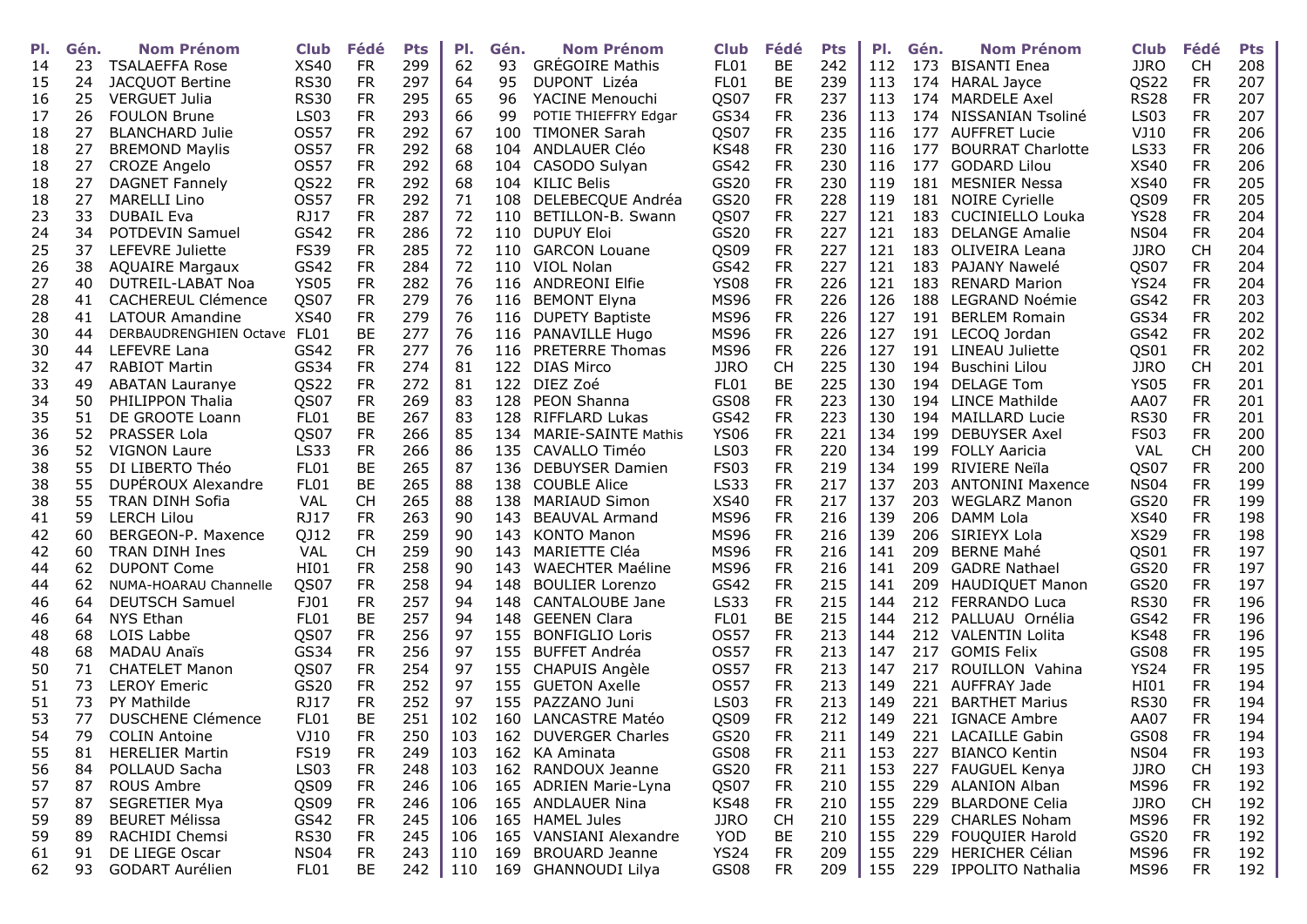| PI. | Gén. | <b>Nom Prénom</b>          | <b>Club</b> | Fédé      | <b>Pts</b> | PI. | Gén. | <b>Nom Prénom</b>        | <b>Club</b>      | Fédé      | <b>Pts</b> | PI. | Gén. | <b>Nom Prénom</b>         | <b>Club</b> | Fédé      | <b>Pts</b> |
|-----|------|----------------------------|-------------|-----------|------------|-----|------|--------------------------|------------------|-----------|------------|-----|------|---------------------------|-------------|-----------|------------|
| 155 | 229  | VIDIERE Lola               | <b>YS08</b> | <b>FR</b> | 192        | 207 |      | 311 KLOPP Calvin         | <b>MS96</b>      | <b>FR</b> | 177        | 256 |      | 382 WARMOES Louna         | FL01        | BE        | 167        |
| 162 |      | 238 KAMGUIN Léandre        | <b>US41</b> | <b>FR</b> | 191        | 207 |      | 311 MAGLIANO Lorenzo     | <b>VAL</b>       | <b>CH</b> | 177        | 260 | 386  | <b>FILLON Marion</b>      | <b>XS29</b> | <b>FR</b> | 166        |
| 163 |      | 241 CONVERTY Piérane       | QS22        | <b>FR</b> | 190        | 207 |      | 311 MOULIGNE Etane       | <b>MS96</b>      | <b>FR</b> | 177        | 260 | 386. | VAN HAMME Clémentine      | GS20        | <b>FR</b> | 166        |
| 163 | 241  | LAUNAY Amélia              | GS42        | <b>FR</b> | 190        | 207 |      | 311 ORLANDINI Ornella    | <b>YS10</b>      | <b>FR</b> | 177        | 262 | 393  | <b>BOUILLIER Maëlys</b>   | <b>LS03</b> | <b>FR</b> | 165        |
| 163 | 241  | <b>OUALI IDRISSI Maria</b> | GS03        | <b>FR</b> | 190        | 214 |      | 321 AUBRY Adrien         | <b>JJRO</b>      | <b>CH</b> | 176        | 262 | 393  | <b>MOUMEN Lina</b>        | <b>YS12</b> | <b>FR</b> | 165        |
| 163 |      | 241 TRAUWETTER Léa         | <b>LS33</b> | <b>FR</b> | 190        | 214 | 321  | JOSEPH Fabiola           | QS09             | <b>FR</b> | 176        | 262 | 393  | <b>RIVAYAN Charlotte</b>  | <b>LS03</b> | <b>FR</b> | 165        |
| 167 |      | 248 MAILI Amina            | <b>VS42</b> | <b>FR</b> | 189        | 214 | 321  | PORTAL Lucka             | <b>YS24</b>      | <b>FR</b> | 176        | 262 | 393  | <b>RIVET Stanislas</b>    | <b>HS19</b> | <b>FR</b> | 165        |
| 167 |      | 248 MONNANTEUIL Apolline   | GS20        | <b>FR</b> | 189        | 217 |      | 324 DESERBAIS Maëlys     | <b>XS40</b>      | <b>FR</b> | 175        | 262 | 393  | SEGRETIER Théo            | QS09        | <b>FR</b> | 165        |
| 169 | 258  | <b>BERREHAL Ridane</b>     | GS34        | <b>FR</b> | 187        | 217 | 324  | ERNST Léo                | <b>YS24</b>      | <b>FR</b> | 175        | 267 | 399  | <b>GALLARDO Clara</b>     | <b>JJRO</b> | <b>CH</b> | 164        |
| 169 | 258  | LE BIHAN Gabin             | <b>LS03</b> | <b>FR</b> | 187        | 217 |      | 324 FANTINO Lucas        | <b>YS24</b>      | <b>FR</b> | 175        | 267 | 399  | <b>GENDREY Georice</b>    | QS22        | <b>FR</b> | 164        |
| 169 | 258  | LITAUDON Lola              | <b>XS40</b> | <b>FR</b> | 187        | 217 |      | 324 LIER LENOIR Cameron  | <b>XS40</b>      | <b>FR</b> | 175        | 267 | 399  | <b>NOBLIN Camille</b>     | <b>NS04</b> | <b>FR</b> | 164        |
| 169 |      | 258 LOUYALA Josué          | GS03        | <b>FR</b> | 187        | 221 |      | 334 ANDRADE Mayli        | <b>JJRO</b>      | <b>CH</b> | 174        | 270 | 406  | <b>GIRARD Marine</b>      | <b>YS24</b> | <b>FR</b> | 163        |
| 169 | 258  | <b>VUILLEMIER Allan</b>    | <b>JJRO</b> | <b>CH</b> | 187        | 221 | 334  | <b>BEAUDOIN Flavian</b>  | <b>MS96</b>      | <b>FR</b> | 174        | 270 | 406  | MARTIN Mélinda            | <b>XS40</b> | <b>FR</b> | 163        |
| 174 | 264  | EUVRARD Jade               | <b>RS28</b> | <b>FR</b> | 186        | 221 |      | 334 GRANJON Léo          | <b>MS96</b>      | <b>FR</b> | 174        | 270 | 406  | STOCKBAUER Mathéo         | AA07        | <b>FR</b> | 163        |
| 174 |      | 264 HUGO Geffroy           | QS07        | <b>FR</b> | 186        | 221 |      | 334 GUILLOT Tsilla       | <b>MS96</b>      | <b>FR</b> | 174        | 270 | 406  | XICLUNA-F. Awen           | <b>RS30</b> | <b>FR</b> | 163        |
| 174 |      | 264 OUARET May             | <b>FS19</b> | <b>FR</b> | 186        | 221 |      | 334 LAUVAUX Cloé         | FL01             | BE        | 174        | 274 | 411  | <b>CUMMAODO Ethan</b>     | <b>JJRO</b> | <b>CH</b> | 162        |
| 177 |      | 269 ALBERTI Louna          | <b>US41</b> | <b>FR</b> | 185        | 221 |      | 334 LEMERCIER Camille    | <b>MS96</b>      | <b>FR</b> | 174        | 274 | 411  | <b>DUCRAY Maxence</b>     | <b>LS03</b> | <b>FR</b> | 162        |
| 177 | 269  | <b>MARTIN Liorris</b>      | <b>LS33</b> | <b>FR</b> | 185        | 221 |      | 334 PAITIER Noam         | QS01             | <b>FR</b> | 174        | 274 | 411  | FERREIRA Eléna            | <b>RS28</b> | <b>FR</b> | 162        |
| 177 | 269  | SABIN Anaëlle              | QS09        | <b>FR</b> | 185        | 228 |      | 343 CHAMPLOY Noellie     | <b>YS24</b>      | <b>FR</b> | 173        | 274 | 411  | <b>NOBLIN Paul</b>        | <b>NS04</b> | <b>FR</b> | 162        |
| 180 | 273  | <b>BARBE Juliette</b>      | <b>RS30</b> | <b>FR</b> | 184        | 228 | 343  | DURIN Lëia               | <b>YS12</b>      | <b>FR</b> | 173        | 278 | 418  | <b>DAUDET Heloïse</b>     | <b>JJRO</b> | <b>CH</b> | 161        |
| 180 |      | 273 MATHEZ Ryan            | <b>JJRO</b> | <b>CH</b> | 184        | 228 |      | 343 EAR Chin-Anne        | <b>FS19</b>      | <b>FR</b> | 173        | 278 | 418  | <b>FOYARD Everlyz</b>     | GS20        | <b>FR</b> | 161        |
| 180 |      | 273 MATTERA Sam            | <b>RS30</b> | <b>FR</b> | 184        | 228 | 343  | <b>FAROUX Calliste</b>   | <b>LS03</b>      | <b>FR</b> | 173        | 278 | 418  | <b>NOMBLOT Célinie</b>    | <b>LS03</b> | <b>FR</b> | 161        |
| 183 | 279  | <b>GROS Lucile</b>         | HI01        | <b>FR</b> | 183        | 228 |      | 343 LAMBERT Eva          | <b>RS28</b>      | <b>FR</b> | 173        | 278 | 418  | ROUSSAS Wayne             | QS22        | <b>FR</b> | 161        |
| 183 | 279  | LOUISO Léa                 | QS01        | <b>FR</b> | 183        | 233 |      | 351 GODONOU-A. Sewanou   | <b>FS19</b>      | <b>FR</b> | 172        | 278 | 418  | <b>STERIN Malo</b>        | <b>LS03</b> | <b>FR</b> | 161        |
| 183 | 279  | <b>MACCARIO Romane</b>     | <b>YS24</b> | <b>FR</b> | 183        | 233 | 351  | NIEDERER Théo            | <b>JJRO</b>      | <b>CH</b> | 172        | 278 | 418  | TEJERINA Joan-Ilis        | <b>LS03</b> | <b>FR</b> | 161        |
| 186 | 285  | BESTAZZONI Nora            | VAL         | <b>CH</b> | 182        | 233 | 351  | <b>TORRESANI Oskar</b>   | <b>JJRO</b>      | <b>CH</b> | 172        | 284 | 426  | <b>BIGOT Paul-Emile</b>   | <b>LS03</b> | <b>FR</b> | 160        |
| 186 |      | 285 DUCHADEAU Alexis       | <b>XS29</b> | <b>FR</b> | 182        | 233 |      | 351 WESLIJ-F. Wilona     | QS <sub>09</sub> | <b>FR</b> | 172        | 284 | 426  | <b>BUFARD Louis</b>       | <b>XS29</b> | <b>FR</b> | 160        |
| 186 |      |                            |             | <b>FR</b> | 182        | 237 | 355  | <b>BETTWY Juliette</b>   | <b>RS05</b>      | <b>FR</b> | 171        | 284 | 426  | DUTREIL-L. Romain         | <b>YS05</b> | <b>FR</b> | 160        |
|     |      | 285 HATTABI Lyna           | GS34        |           | 182        |     |      |                          |                  |           |            |     |      |                           |             | <b>CH</b> | 160        |
| 186 |      | 285 MAYET Rémi             | <b>XS40</b> | <b>FR</b> |            | 237 | 355  | <b>DUJARDIN Océane</b>   | <b>MS96</b>      | <b>FR</b> | 171        | 284 | 426  | <b>EACHELER Théo</b>      | <b>JJRO</b> |           |            |
| 190 | 290  | HENRY-C. Clément           | <b>RJ05</b> | <b>FR</b> | 181        | 237 | 355  | <b>MOLHO Gabrielle</b>   | <b>MS96</b>      | <b>FR</b> | 171        | 284 | 426  | <b>GEOFFROY Laurelyne</b> | QS22        | <b>FR</b> | 160        |
| 190 | 290  | <b>VARENNES Sarah</b>      | <b>YS28</b> | <b>FR</b> | 181        | 237 | 355  | ROUX Carla-Marie         | <b>YS24</b>      | <b>FR</b> | 171        | 284 | 426  | PLUVINAGE Tom             | FL01        | BE        | 160        |
| 192 |      | 293 CHRISTEN Floriane      | <b>JJRO</b> | <b>CH</b> | 180        | 237 | 355  | <b>TOUTAIN Dylan</b>     | <b>MS96</b>      | <b>FR</b> | 171        | 284 | 426  | POUYADOUX Simon           | <b>XS29</b> | <b>FR</b> | 160        |
| 192 |      | 293 FERICELLI Margot       | <b>MS96</b> | <b>FR</b> | 180        | 237 |      | 355 VERNA Clément        | <b>MS96</b>      | <b>FR</b> | 171        | 284 | 426  | <b>TRACHSEL Adrien</b>    | <b>JJRO</b> | <b>CH</b> | 160        |
| 192 | 293  | <b>FOURNIER Quentin</b>    | <b>MS96</b> | <b>FR</b> | 180        | 243 |      | 363 FURER Anaelle        | <b>JJRO</b>      | <b>CH</b> | 170        | 284 | 426  | VELLIN PATCHE Léa         | QS07        | <b>FR</b> | 160        |
| 192 | 293  | GABRIELLO Shayndra         | QS07        | <b>FR</b> | 180        | 243 | 363  | <b>KAMEL Yakine</b>      | <b>YS12</b>      | <b>FR</b> | 170        | 293 | 435  | <b>BARRAQUE Léane</b>     | <b>YS24</b> | <b>FR</b> | 159        |
| 192 | 293  | <b>GADRE Gwendal</b>       | GS20        | <b>FR</b> | 180        | 243 | 363  | <b>MAGNANT Anaïs</b>     | <b>XS29</b>      | <b>FR</b> | 170        | 293 | 435  | <b>JANSSENS Romane</b>    | <b>YS05</b> | <b>FR</b> | 159        |
| 192 |      | 293 LEGRAND-T. Mila        | <b>MS96</b> | <b>FR</b> | 180        | 246 | 368  | <b>BAH Woury</b>         | <b>VS42</b>      | <b>FR</b> | 169        | 293 | 435  | <b>KAROUTSOS Arthur</b>   | <b>XS29</b> | <b>FR</b> | 159        |
| 192 |      | 293 MONTAGNE Alexandre     | <b>MS96</b> | <b>FR</b> | 180        | 246 | 368  | <b>BOUGUETTAYA Louna</b> | <b>YS12</b>      | <b>FR</b> | 169        | 293 | 435  | MARGUIER-P. Pénélope      | <b>FS30</b> | <b>FR</b> | 159        |
| 192 |      | 293 TOGIAKI Océane         | <b>YS28</b> | <b>FR</b> | 180        | 246 | 368  | CHABANEL Dylan           | <b>YS12</b>      | <b>FR</b> | 169        | 293 |      | 435 RIVIERE BOYER Tony    | QS07        | <b>FR</b> | 159        |
| 200 |      | 302 BURRI Eliot            | <b>JJRO</b> | <b>CH</b> | 179        | 246 |      | 368 DUBOIS Clara         | <b>YS05</b>      | <b>FR</b> | 169        | 293 |      | 435 VENCESLAU Louise      | <b>XS29</b> | <b>FR</b> | 159        |
|     |      | 200 302 VIAL Ylan          | <b>LS33</b> | <b>FR</b> | 179        | 250 |      | 373 HAMANI Sara          | <b>VS42</b>      | <b>FR</b> | 168        | 299 |      | 444 AMEZIANE Adam         | GS34        | <b>FR</b> | 158        |
| 202 |      | 305 AKHARRAZ Wissem        | <b>GS08</b> | <b>FR</b> | 178        | 250 |      | 373 PINSON Janaëlle      | QS09             | <b>FR</b> | 168        | 299 |      | 444 BRENA Vianney         | <b>YS05</b> | <b>FR</b> | 158        |
| 202 |      | 305 CLOPUTRE PIRES Alicia  | UJ05        | FR        | 178        | 250 |      | 373 PIRNAY Sara          | <b>BELG</b>      | BE        | 168        | 299 | 444  | <b>CABRION Doreen</b>     | <b>VS42</b> | FR.       | 158        |
| 202 |      | 305 COURREGES Juliette     | <b>VS42</b> | FR        | 178        | 250 |      | 373 RAHM Nao             | <b>JJRO</b>      | <b>CH</b> | 168        | 299 |      | 444 SCANDELLA Ambre       | AA07        | FR.       | 158        |
| 202 |      | 305 LACHANT Tom            | GS08        | FR        | 178        | 250 |      | 373 RAMADE Alexandre     | QS22             | <b>FR</b> | 168        | 303 |      | 450 DEL FRARI Angelina    | <b>YS24</b> | <b>FR</b> | 157        |
| 202 |      | 305 THOMAS Naomi           | LS33        | <b>FR</b> | 178        | 250 |      | 373 SCANDELLA Tom        | AA07             | <b>FR</b> | 168        | 303 |      | 450 GERBER Terry          | <b>JJRO</b> | <b>CH</b> | 157        |
| 207 |      | 311 BULOT Louane           | <b>MS96</b> | <b>FR</b> | 177        | 256 |      | 382 MARTON Tara          | <b>YS10</b>      | FR.       | 167        | 303 |      | 450 HAMDAOUI Naël         | <b>XS40</b> | <b>FR</b> | 157        |
| 207 |      | 311 CHASSAGNOUX Eléa       | <b>MS96</b> | FR        | 177        | 256 |      | 382 ROSSI Ethan          | <b>YS24</b>      | FR.       | 167        | 303 |      | 450 LE MENEC Julie        | HI01        | FR.       | 157        |
| 207 |      | 311 HAMAGUCHI Ayumi        | <b>JJRO</b> | <b>CH</b> | 177        | 256 |      | 382 TLEMCANI Lina        | <b>YS24</b>      | FR.       | 167        | 303 |      | 450 VICAIRE Yoven         | GS42        | FR.       | 157        |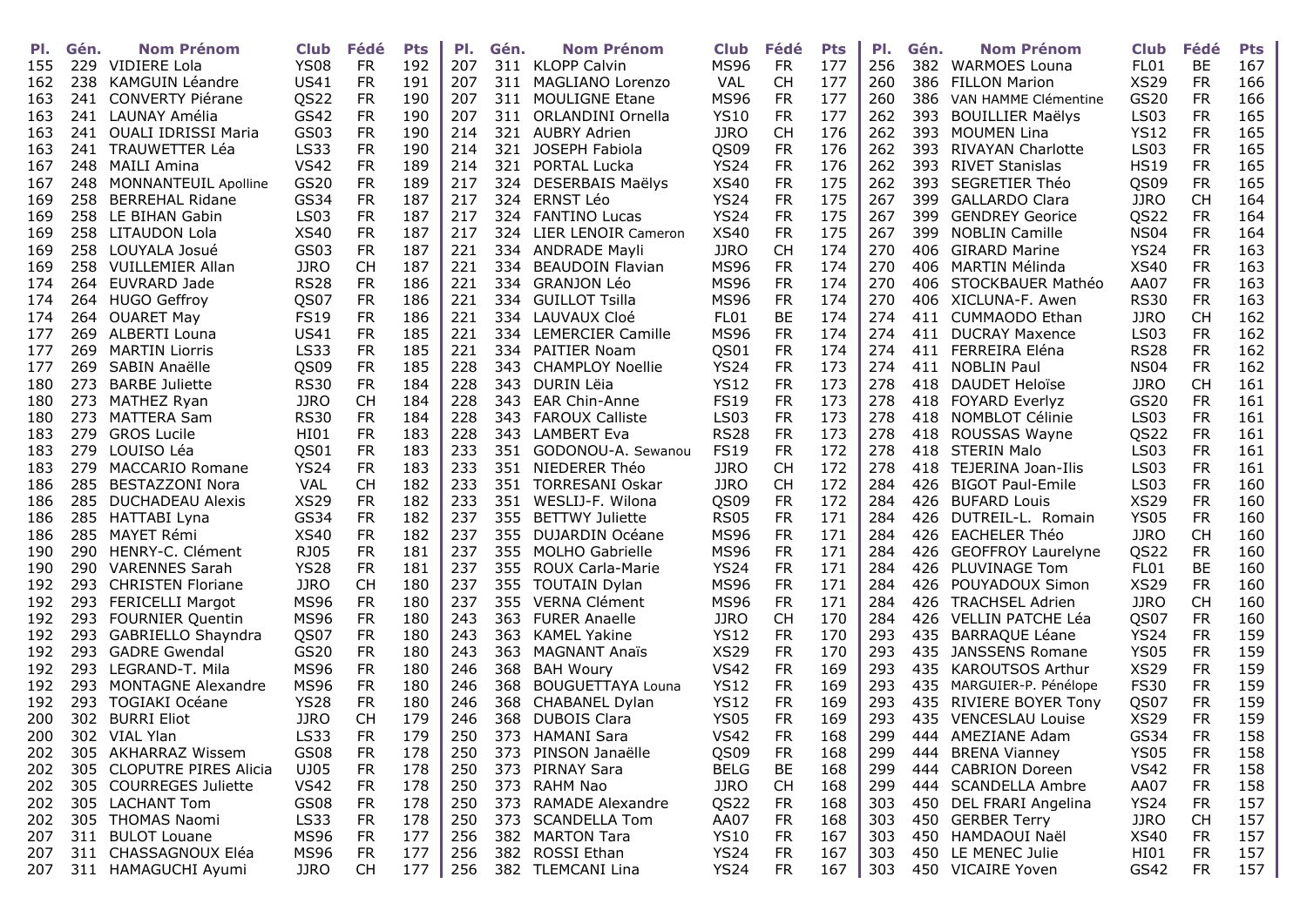| PI. | Gén. | <b>Nom Prénom</b>         | <b>Club</b>      | Fédé      | <b>Pts</b> | PI. | Gén.       | <b>Nom Prénom</b>        | <b>Club</b>  | Fédé      | <b>Pts</b> | PI.        | Gén.       | <b>Nom Prénom</b>          | <b>Club</b>  | Fédé      | <b>Pts</b> |
|-----|------|---------------------------|------------------|-----------|------------|-----|------------|--------------------------|--------------|-----------|------------|------------|------------|----------------------------|--------------|-----------|------------|
| 303 | 450  | VUKADIN Lylou             | QS01             | <b>FR</b> | 157        | 351 | 528        | <b>SERVICE Tatiana</b>   | <b>VS42</b>  | <b>FR</b> | 148        | 404        | 609        | <b>LEBRAUD Manon</b>       | XS40         | <b>FR</b> | 140        |
| 309 | 459  | <b>BRANCHARD Lilian</b>   | <b>YS10</b>      | <b>FR</b> | 156        | 351 | 528        | WAECKERLE Léo            | AA07         | <b>FR</b> | 148        | 404        | 609        | <b>MARTINAS Kleida</b>     | <b>YOD</b>   | BE        | 140        |
| 309 | 459  | <b>LEUBA Romain</b>       | <b>JJRO</b>      | <b>CH</b> | 156        | 359 | 536        | <b>ABBOU Fairouz</b>     | <b>XS29</b>  | <b>FR</b> | 147        | 404        | 609        | <b>MEDOUNI Lisa</b>        | <b>YS10</b>  | <b>FR</b> | 140        |
| 309 | 459  | <b>MASSET Lucas</b>       | FL01             | BE        | 156        | 359 | 536        | <b>BOGAERT Candice</b>   | GS20         | <b>FR</b> | 147        | 404        | 609        | <b>MULLER Britany</b>      | <b>KS48</b>  | <b>FR</b> | 140        |
| 309 | 459  | <b>MURA Soline</b>        | <b>YS24</b>      | <b>FR</b> | 156        | 359 | 536        | <b>BOILET Lola</b>       | GS20         | <b>FR</b> | 147        | 404        | 609        | RACON Nathanaël            | QS09         | <b>FR</b> | 140        |
| 309 | 459  | PAN OTELLO Kassidy        | QS07             | <b>FR</b> | 156        | 359 | 536        | <b>DELASALLE Gaspard</b> | GS20         | <b>FR</b> | 147        | 404        | 609        | <b>TACOU Raphaël</b>       | QS09         | <b>FR</b> | 140        |
| 314 | 468  | DOCOCHE Aaron             | GS20             | <b>FR</b> | 155        | 359 | 536        | DELUMEAU Lenny           | <b>XS29</b>  | <b>FR</b> | 147        | 404        | 609        | <b>THOUIMER Ambre</b>      | <b>YS08</b>  | <b>FR</b> | 140        |
| 314 | 468  | FERNANDEZ Joaquim         | <b>YS11</b>      | <b>FR</b> | 155        | 359 | 536        | MARTINEZ Jéromine        | LS33         | <b>FR</b> | 147        | 413        | 620        | <b>AMAUGER Axel</b>        | UJ05         | <b>FR</b> | 139        |
| 314 | 468  | LOURENCO Noéline          | <b>JJRO</b>      | <b>CH</b> | 155        | 359 | 536        | <b>SAMPAIO Lucas</b>     | <b>HS19</b>  | <b>FR</b> | 147        | 413        | 620        | <b>BRASSEUR Calix</b>      | <b>BELG</b>  | BE        | 139        |
| 314 | 468  | <b>MOULAIRE Merlin</b>    | <b>LS03</b>      | <b>FR</b> | 155        | 366 | 543        | <b>AZIRI Erina</b>       | VAL          | <b>CH</b> | 146        | 413        | 620        | CARBONNEAUX Joséphine      | GS20         | <b>FR</b> | 139        |
| 318 | 476  | <b>DERENCOURT Maxime</b>  | <b>YS11</b>      | <b>FR</b> | 154        | 366 | 543        | DAROSO Naomie            | QS09         | <b>FR</b> | 146        | 413        | 620        | <b>CHABOT Maxence</b>      | <b>XS29</b>  | <b>FR</b> | 139        |
| 318 |      | 476 DEVILLIERS-K. Noah    | <b>OS57</b>      | <b>FR</b> | 154        | 366 | 543        | <b>GACI Rayan</b>        | <b>US41</b>  | <b>FR</b> | 146        | 413        | 620        | <b>DESVEAUX Eve</b>        | <b>YS10</b>  | <b>FR</b> | 139        |
| 318 | 476  | DOS SANTOS Killyan        | QS22             | <b>FR</b> | 154        | 366 | 543        | <b>GAUTHIER Ambre</b>    | <b>DS27</b>  | <b>FR</b> | 146        | 413        | 620        | <b>FOLLIN Liam</b>         | <b>YS24</b>  | <b>FR</b> | 139        |
| 318 | 476  | <b>DOURY Florent</b>      | <b>OS57</b>      | <b>FR</b> | 154        | 366 | 543        | LOPEZ-BIZAT Lily         | <b>YS15</b>  | <b>FR</b> | 146        | 413        | 620        | MADDAHA Houda              | <b>VS42</b>  | <b>FR</b> | 139        |
| 318 | 476  | DUPÉROUX Aaron            | FL01             | BE        | 154        | 366 | 543        | <b>MARUCCI Mélissa</b>   | RJ17         | <b>FR</b> | 146        | 413        | 620        | NAIT MOHAND Ilan           | <b>US41</b>  | <b>FR</b> | 139        |
| 318 | 476  | EL MATTAR Naïm            | <b>MS96</b>      | <b>FR</b> | 154        | 366 | 543        | <b>MICHEL Loïc</b>       | <b>JJRO</b>  | <b>CH</b> | 146        | 421        | 631        | <b>ALARIE Maude</b>        | <b>FQCSF</b> | FQ        | 138        |
| 318 | 476  | <b>HAGUES Gaspard</b>     | <b>MS96</b>      | <b>FR</b> | 154        | 366 | 543        | <b>ORTEGA Myrtille</b>   | <b>YS28</b>  | FR        | 146        | 421        | 631        | <b>BONNAMOUR Robin</b>     | <b>LS03</b>  | <b>FR</b> | 138        |
| 318 | 476  | <b>LARDANS Mathys</b>     | <b>MS96</b>      | <b>FR</b> | 154        | 366 | 543.       | PEROUMAL Saraianne       | QS09         | <b>FR</b> | 146        | 421        | 631        | <b>DECHAUX Manon</b>       | <b>XS40</b>  | <b>FR</b> | 138        |
| 318 | 476  | MAINGUY Thimothée         | <b>OS57</b>      | <b>FR</b> | 154        | 366 | 543        | <b>TEBINI Yannis</b>     | AA07         | <b>FR</b> | 146        | 421        | 631        | FERNANDEZ Clément          | <b>YS28</b>  | <b>FR</b> | 138        |
| 318 | 476  | POURTIER Zoé              | <b>MS96</b>      | <b>FR</b> | 154        | 376 | 558        | <b>CELESTINO Mariana</b> | VAL          | <b>CH</b> | 145        | 421        | 631        | <b>GRIMA Bastien</b>       | <b>YS21</b>  | <b>FR</b> | 138        |
| 318 |      | 476 SZANDZIK Romain       | <b>OS57</b>      | <b>FR</b> | 154        | 376 | 558        | CHIESA Théo              | <b>RS05</b>  | <b>FR</b> | 145        | 421        | 631        | <b>RENAUDIN Rose</b>       | <b>YS10</b>  | <b>FR</b> | 138        |
| 329 | 490  | <b>COTENTIN Hugo</b>      | GS34             | <b>FR</b> | 153        | 376 | 558        | <b>COURRIEU Lily</b>     | <b>YS28</b>  | <b>FR</b> | 145        | 427        | 641        | LAMOVALTAY Laureen         | QS09         | <b>FR</b> | 137        |
| 329 | 490  | <b>FESSY Louison</b>      | LS33             | <b>FR</b> | 153        | 376 | 558        | <b>DIAS Tony</b>         | <b>JJRO</b>  | <b>CH</b> | 145        | 427        |            | 641 ROBERT-G. Timéo        | <b>LS33</b>  | <b>FR</b> | 137        |
| 329 | 490  | <b>WIELAND Dany</b>       | <b>JJRO</b>      | <b>CH</b> | 153        | 376 | 558        | <b>FELLAH Ylies</b>      | <b>XS29</b>  | <b>FR</b> | 145        | 427        |            | 641 SAN-VICTOR Laetitia    | <b>YS12</b>  | <b>FR</b> | 137        |
| 332 | 497  | POUSSET-B. Pia            | <b>LS03</b>      | <b>FR</b> | 152        | 376 | 558        | PORET Nathanaël          | <b>YS11</b>  | <b>FR</b> | 145        | 427        | 641        | <b>SIMON Clara</b>         | <b>YOD</b>   | BE        | 137        |
| 332 | 497  | <b>PUDEPIECE Thibaut</b>  | <b>GS08</b>      | <b>FR</b> | 152        | 376 | 558        | SOMMACAL Maëly           | LS33         | <b>FR</b> | 145        | 427        | 641        | YEVADIAN Krikor            | <b>LS03</b>  | <b>FR</b> | 137        |
| 334 |      | 502 BAJEK Juliette        | <b>YOD</b>       | BE        | 151        | 376 | 558        | <b>TACHE Eline</b>       | <b>JJRO</b>  | <b>CH</b> | 145        | 432        | 647        | DUBE-DUBUC Théo            | <b>FQCSF</b> | FQ        | 136        |
| 334 | 502  | <b>CASSOU Mathis</b>      | <b>YS12</b>      | <b>FR</b> | 151        | 376 |            | <b>TALLET Justine</b>    |              | <b>FR</b> | 145        |            |            | <b>LAMY Marius</b>         |              | <b>FR</b> | 136        |
|     | 502  |                           | GS42             |           | 151        | 385 | 558<br>572 |                          | <b>XS29</b>  | <b>FR</b> | 144        | 432<br>432 | 647<br>647 |                            | <b>XS29</b>  |           | 136        |
| 334 |      | <b>DESCHARLES Cameron</b> |                  | <b>FR</b> |            |     |            | BORDE-U. Pierre-Louis    | AA07         |           |            |            |            | LECLERCQ Louna             | QS01         | <b>FR</b> |            |
| 334 | 502  | <b>MAGASSA Oumou</b>      | <b>VS42</b>      | <b>FR</b> | 151        | 385 | 572        | <b>FAURE Anaïs</b>       | <b>RJ05</b>  | <b>FR</b> | 144        | 432        | 647        | <b>ORTHWEIN Lili-Marie</b> | AA07         | <b>FR</b> | 136        |
| 334 | 502  | NERVI Lenzo               | <b>OS57</b>      | <b>FR</b> | 151        | 385 | 572        | <b>HOAREAU Sarah</b>     | QS07         | <b>FR</b> | 144        | 432        | 647        | PAPAILHAU Margaux          | <b>FS30</b>  | <b>FR</b> | 136        |
| 334 |      | 502 NUNES Ethan           | <b>OS57</b>      | <b>FR</b> | 151        | 385 | 572        | JUDITH Océane            | QS09         | <b>FR</b> | 144        | 432        | 647        | SUZANNE Karym              | QS01         | <b>FR</b> | 136        |
| 334 | 502  | <b>RAHAL Marvin</b>       | <b>OS57</b>      | <b>FR</b> | 151        | 385 | 572        | POURTALET Mark           | <b>US41</b>  | <b>FR</b> | 144        | 432        | 647        | <b>VERGNEAUX Enguerand</b> | <b>YS15</b>  | <b>FR</b> | 136        |
| 334 | 502  | ROUX Océane               | <b>YS28</b>      | <b>FR</b> | 151        | 390 | 580        | <b>DERVILLERS Rose</b>   | <b>YS15</b>  | <b>FR</b> | 143        | 439        | 655        | <b>BOLAINGUE Laurine</b>   | <b>HS19</b>  | <b>FR</b> | 135        |
| 342 | 512  | CHEDHOMME Léandre         | GS20             | <b>FR</b> | 150        | 390 | 580        | GOUJON Léa               | <b>YS15</b>  | <b>FR</b> | 143        | 439        | 655        | <b>BRIOUDE Lucas</b>       | <b>YS15</b>  | <b>FR</b> | 135        |
| 342 | 512  | CROIZE Adélaïde           | <b>LS03</b>      | <b>FR</b> | 150        | 390 | 580        | <b>GUIGNET Jade</b>      | AA07         | <b>FR</b> | 143        | 439        | 655        | <b>CELLIER Romane</b>      | <b>MS96</b>  | <b>FR</b> | 135        |
| 342 |      | 512 DE FREITAS Olivia     | <b>RJ05</b>      | <b>FR</b> | 150        | 390 | 580        | <b>HACHANA Wissem</b>    | <b>VAL</b>   | <b>CH</b> | 143        | 439        | 655        | DA COSTA Manon             | <b>MS96</b>  | <b>FR</b> | 135        |
| 342 |      | 512 JULIEN Mehdi          | <b>YS12</b>      | <b>FR</b> | 150        | 390 | 580        | NEFFATI Saadia           | <b>YS12</b>  | <b>FR</b> | 143        | 439        | 655        | JIMONET Estebann           | <b>MS96</b>  | <b>FR</b> | 135        |
| 342 | 512  | MOVILEAN Wendy            | <b>JJRO</b>      | <b>CH</b> | 150        | 390 | 580        | RARALIMANANA Erwanne     | <b>YS12</b>  | <b>FR</b> | 143        | 439        | 655        | LUGON Eymerick             | <b>JJRO</b>  | <b>CH</b> | 135        |
| 347 |      | 521 GRETILLAT Romain      | <b>JJRO</b>      | <b>CH</b> | 149        | 396 | 591        | <b>COURREGES Gabriel</b> | <b>VS42</b>  | <b>FR</b> | 142        | 439        |            | 655 MANNEVILLE Arthur      | <b>YS11</b>  | <b>FR</b> | 135        |
| 347 |      | 521 MAUJEAN Oriane        | <b>VS42</b>      | <b>FR</b> | 149        | 396 |            | 591 HUSSON Juliette      | <b>XS29</b>  | <b>FR</b> | 142        | 439        |            | 655 NOGUEIRA Matilde       | <b>JJRO</b>  | <b>CH</b> | 135        |
| 347 |      | 521 PERESSON Anna         | AA07             | FR        | 149        | 396 |            | 591 LE METAYER Lou-Ann   | KS48         | <b>FR</b> | 142        | 439        |            | 655 PETI SENTRI Harmina    | <b>VS42</b>  | <b>FR</b> | 135        |
| 347 |      | 521 PETITJEAN Anaïs       | <b>YS12</b>      | FR        | 149        | 396 |            | 591 LIGUORI Annabelle    | <b>YS28</b>  | <b>FR</b> | 142        | 439        |            | 655 ROUSSE PRATT Adrien    | US41         | FR.       | 135        |
| 351 |      | 528 BRAHAM Gauthier       | <b>BELG</b>      | BE        | 148        | 400 |            | 601 D'ANCONA Sofia       | <b>NS04</b>  | <b>FR</b> | 141        | 439        |            | 655 SADLI Elias            | <b>US41</b>  | <b>FR</b> | 135        |
| 351 |      | 528 DIOUF Amadou          | NS <sub>04</sub> | <b>FR</b> | 148        | 400 |            | 601 GEORGE Raphël        | <b>HS09</b>  | <b>FR</b> | 141        | 439        |            | 655 VALLADIER Zoé          | <b>YS24</b>  | <b>FR</b> | 135        |
| 351 |      | 528 DUGUA-DELABEYE Léo    | <b>FS19</b>      | <b>FR</b> | 148        | 400 |            | 601 HAUREL Julia         | KS48         | <b>FR</b> | 141        | 439        |            | 655 VIRET Raphaël          | <b>MS96</b>  | FR.       | 135        |
| 351 |      | 528 GUENAT Clément        | <b>JJRO</b>      | CH.       | 148        | 400 |            | 601 MEZIAB Sofia         | <b>HS19</b>  | FR.       | 141        | 452        |            | 670 BOUTER Niels           | <b>NS04</b>  | FR.       | 134        |
| 351 |      | 528 PLANTE Léane          | <b>FQCSF</b>     | FQ        | 148        | 404 |            | 609 CYR Alicia           | <b>FQCSF</b> | FQ        | 140        | 452        |            | 670 LESPAGNE Raphael       | <b>HS19</b>  | FR.       | 134        |
| 351 |      | 528 QUERIAUD Inès         | XS40             | <b>FR</b> | 148        | 404 |            | 609 HOARAU DE B. Enora   | QS07         | FR.       | 140        | 452        |            | 670 NAVARRO Matis          | <b>YS05</b>  | FR.       | 134        |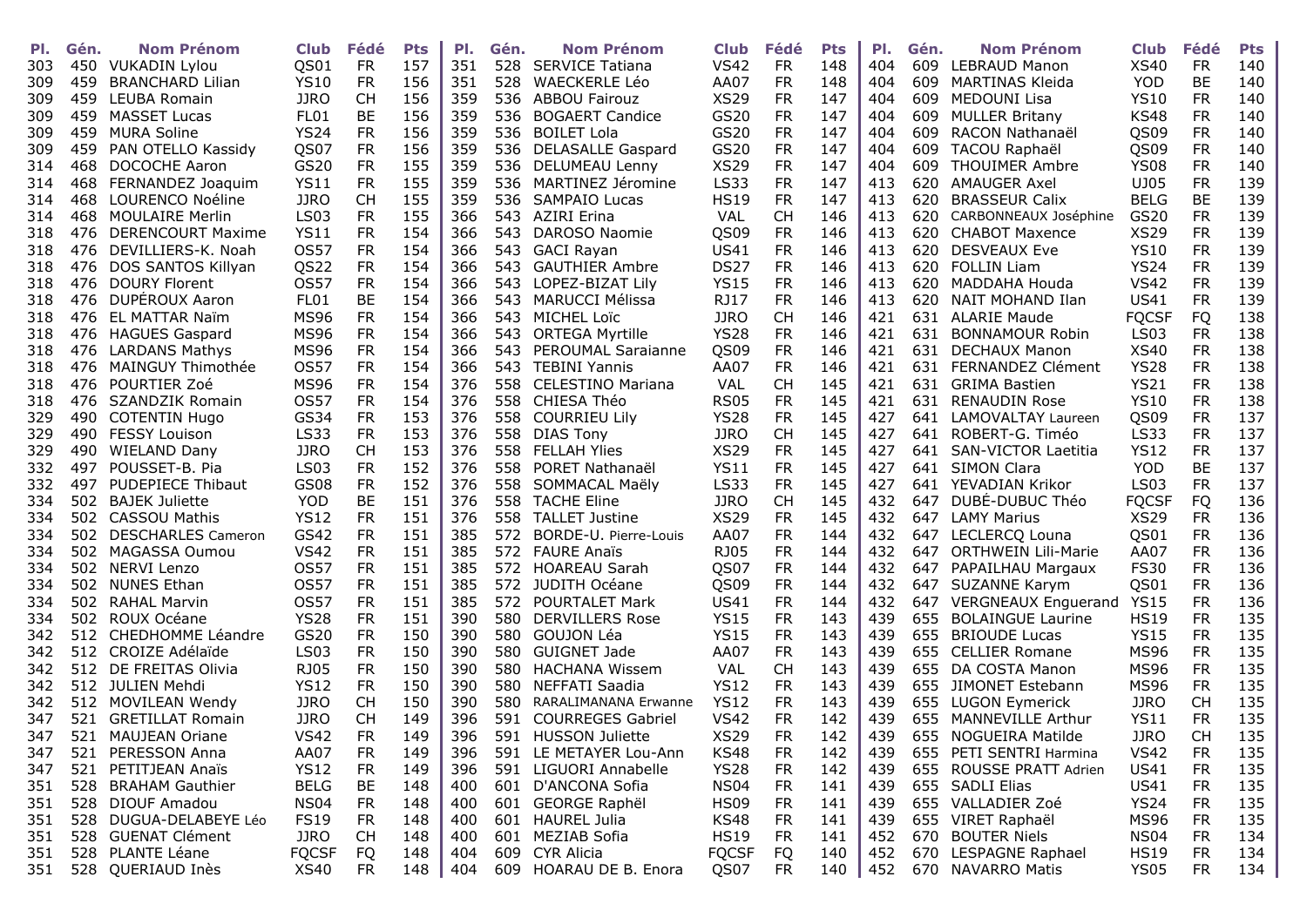| PI. | Gén. | <b>Nom Prénom</b>        | <b>Club</b>      | Fédé      | <b>Pts</b> | PI. | Gén. | <b>Nom Prénom</b>          | <b>Club</b>  | Fédé      | <b>Pts</b> | PI. | Gén. | <b>Nom Prénom</b>       | <b>Club</b>  | Fédé      | <b>Pts</b> |
|-----|------|--------------------------|------------------|-----------|------------|-----|------|----------------------------|--------------|-----------|------------|-----|------|-------------------------|--------------|-----------|------------|
| 455 |      | 675 BARET Sandro         | <b>HS19</b>      | <b>FR</b> | 133        | 497 |      | 733 PANTAIS Léa            | <b>US41</b>  | <b>FR</b> | 127        | 548 |      | 805 MERLEN Anaé         | <b>YS10</b>  | <b>FR</b> | 120        |
| 455 | 675  | <b>BEAUNIER Aymerick</b> | <b>YS28</b>      | <b>FR</b> | 133        | 497 |      | 733 RACINE Kesiam          | <b>JJRO</b>  | <b>CH</b> | 127        | 548 | 805  | POMPIDOU Andréas        | <b>YS28</b>  | <b>FR</b> | 120        |
| 455 | 675  | BERGEON-P. Esther        | QJ12             | <b>FR</b> | 133        | 506 |      | 744 BONATO Enzo            | <b>KS48</b>  | <b>FR</b> | 126        | 548 | 805  | <b>SOROT Liam</b>       | <b>YS10</b>  | <b>FR</b> | 120        |
| 455 | 675  | <b>BOUTALEB Yani</b>     | <b>JJRO</b>      | <b>CH</b> | 133        | 506 |      | 744 DE BARROS Guillaume    | <b>XS29</b>  | <b>FR</b> | 126        | 556 | 816  | <b>BICHAT Noémie</b>    | <b>YS28</b>  | <b>FR</b> | 119        |
| 455 | 675  | <b>CHEMIN Juliette</b>   | <b>XS29</b>      | <b>FR</b> | 133        | 506 |      | 744 DERHORE Ines           | <b>BELG</b>  | <b>BE</b> | 126        | 556 |      | 816 DOMBELE Mathilde    | <b>XS40</b>  | <b>FR</b> | 119        |
| 455 | 675  | <b>FONFREDE Cécile</b>   | <b>YS06</b>      | <b>FR</b> | 133        | 506 |      | 744 DIAZ Laïa              | QS01         | <b>FR</b> | 126        | 556 |      | 816 KERFES Houria       | <b>YS12</b>  | <b>FR</b> | 119        |
| 455 | 675  | <b>RAKOTORE Tsiky</b>    | <b>VS42</b>      | <b>FR</b> | 133        | 506 |      | 744 EL ALIOUI Shéhérazade  | <b>YS12</b>  | <b>FR</b> | 126        | 556 |      | 816 MEZENGUE Daphné     | <b>VS42</b>  | <b>FR</b> | 119        |
| 455 |      | 675 SCHNEITER Elise      | <b>JJRO</b>      | <b>CH</b> | 133        | 506 |      | 744 GALTES Naëlly          | QS09         | <b>FR</b> | 126        | 556 |      | 816 RAHEEM Idowu        | <b>VS42</b>  | <b>FR</b> | 119        |
| 463 | 686  | <b>CORRADINI Solann</b>  | <b>YS10</b>      | <b>FR</b> | 132        | 506 |      | 744 LACHAT Perrine         | <b>JJRO</b>  | <b>CH</b> | 126        | 561 |      | 824 CHOTYS Morgane      | <b>YS11</b>  | <b>FR</b> | 118        |
| 463 |      | 686 FUTOL Mayline        | <b>VS42</b>      | <b>FR</b> | 132        | 506 |      | 744 LAIR Louis             | <b>YS28</b>  | <b>FR</b> | 126        | 561 | 824  | <b>RENAUD Romane</b>    | <b>JJRO</b>  | <b>CH</b> | 118        |
| 463 |      | 686 MASI Wilo            | <b>JJRO</b>      | <b>CH</b> | 132        | 506 |      | 744 MEKKI Ilyes            | <b>VS42</b>  | <b>FR</b> | 126        | 563 |      | 827 AUGRY Axelle        | <b>OS57</b>  | <b>FR</b> | 117        |
| 463 |      | 686 VERBOIS-D. Lilou     | <b>XS29</b>      | <b>FR</b> | 132        | 506 |      | 744 MENINI Milo            | <b>YS12</b>  | <b>FR</b> | 126        | 563 | 827  | <b>GERVAIS Lorys</b>    | <b>OS57</b>  | <b>FR</b> | 117        |
| 467 |      | 691 CORTEZ Mila          | <b>YS10</b>      | <b>FR</b> | 131        | 506 |      | 744 RAYMACKERS Maïka       | <b>FOCSF</b> | FQ        | 126        | 563 | 827  | <b>KORN CANO Lucas</b>  | <b>OS57</b>  | <b>FR</b> | 117        |
| 467 | 691  | DI MEO Lana              | <b>JJRO</b>      | <b>CH</b> | 131        | 517 |      | 759 BOCCALETTI Lysa        | <b>YS28</b>  | <b>FR</b> | 125        | 563 |      | 827 LEBLANC Antoine     | <b>FQCSF</b> | <b>FQ</b> | 117        |
| 467 | 691  | DIJOUX Mila              | <b>YS08</b>      | <b>FR</b> | 131        | 517 |      | 759 RASSOULOVA Khadidja    | <b>YOD</b>   | <b>BE</b> | 125        | 563 | 827  | <b>LESSARD Ariane</b>   | <b>FQCSF</b> | <b>FQ</b> | 117        |
| 467 | 691  | <b>DOIT Emma</b>         | <b>RS05</b>      | <b>FR</b> | 131        | 517 |      | 759 VASSEUR-P. Colin       | GS34         | <b>FR</b> | 125        | 563 | 827  | MACHELART Raphaël       | <b>OS57</b>  | <b>FR</b> | 117        |
| 467 |      | 691 FLEURY Jade          | <b>RS05</b>      | <b>FR</b> | 131        | 517 |      | 759 VENET Bertille         | <b>LS03</b>  | <b>FR</b> | 125        | 563 | 827  | MICHONNEAU Camille      | <b>YS24</b>  | <b>FR</b> | 117        |
| 467 |      | 691 LEMENER Nans         | <b>YS24</b>      | <b>FR</b> | 131        | 521 |      | 766 GUILLOT Jules          | <b>LS03</b>  | <b>FR</b> | 124        | 563 | 827  | <b>MYLIUS Ambre</b>     | <b>YS24</b>  | <b>FR</b> | 117        |
| 467 |      | 691 STILLAVATO Loan      | <b>VSE</b>       | <b>CH</b> | 131        | 521 |      | 766 HIRSCHY Arthur         | <b>JJRO</b>  | <b>CH</b> | 124        | 563 | 827  | PIEROSARA Eden          | AA07         | <b>FR</b> | 117        |
| 474 | 704  | GOULAS Léa               | <b>YS10</b>      | <b>FR</b> | 130        | 521 |      | 766 LEITAO Corentin        | <b>US41</b>  | <b>FR</b> | 124        | 563 | 827  | <b>SCAPOLAN Evan</b>    | <b>JJRO</b>  | <b>CH</b> | 117        |
| 474 | 704  | <b>HOARAU Raïssa</b>     | QS01             | <b>FR</b> | 130        | 521 |      | 766 LOZZA Cassandra        | FL01         | <b>BE</b> | 124        | 573 | 840  | <b>BAILLY Rafael</b>    | <b>NS04</b>  | <b>FR</b> | 116        |
| 474 |      | 704 MESLARD Paul         | <b>YS10</b>      | <b>FR</b> | 130        | 521 |      | 766 MONGE Kanelle          | QS09         | <b>FR</b> | 124        | 573 | 840  | <b>BENJAMIN Krisly</b>  | QS09         | <b>FR</b> | 116        |
| 474 |      | 704 SOARES DA S. Lucie   | <b>XS29</b>      | <b>FR</b> | 130        | 521 |      | 766 RAY Marius             | <b>US41</b>  | <b>FR</b> | 124        | 573 | 840  | <b>FOFANA Farid</b>     | <b>VS42</b>  | <b>FR</b> | 116        |
| 478 |      | 711 CREPET Manon         | <b>LS33</b>      | <b>FR</b> | 129        | 527 |      | 776 BERTHEMET Gaël         | GS20         | <b>FR</b> | 123        | 573 | 840  | <b>GUDDE Alessandro</b> | <b>VAL</b>   | <b>CH</b> | 116        |
| 478 | 711  | <b>DELIN Lucie</b>       | <b>LS03</b>      | <b>FR</b> | 129        | 527 |      | 776 DA SILVA Noah          | GS08         | <b>FR</b> | 123        | 573 | 840  | <b>KAUFMANN Alexis</b>  | <b>JJRO</b>  | <b>CH</b> | 116        |
| 478 | 711  | <b>FIDANI Marion</b>     | <b>YS28</b>      | <b>FR</b> | 129        | 527 | 776  | <b>FONSNY Mathis</b>       | <b>BELG</b>  | <b>BE</b> | 123        | 573 |      | 840 LAURENT Andréa      | QS09         | <b>FR</b> | 116        |
| 478 | 711  | GENNA Adrien             | <b>YS24</b>      | <b>FR</b> | 129        | 527 |      | 776 GIRARD Talye           | <b>FQCSF</b> | FQ        | 123        | 573 |      | 840 TAPP Charlotte      | <b>FQCSF</b> | FQ        | 116        |
| 482 | 717  | <b>ARNAUD Emilie</b>     | <b>YS24</b>      | <b>FR</b> | 128        | 527 |      | 776 LEDUC Nathan           | <b>JJRO</b>  | <b>CH</b> | 123        | 573 | 840  | TOMI-M. Tatiana         | <b>YS11</b>  | <b>FR</b> | 116        |
| 482 | 717  | AZRAOUI Abou-Sofiane     | <b>YS05</b>      | <b>FR</b> | 128        | 527 |      | 776 POUILLER Loane         | <b>XS29</b>  | <b>FR</b> | 123        | 573 |      | 840 VUILLEMARD Amélie   | <b>KS48</b>  | <b>FR</b> | 116        |
| 482 | 717  | <b>BACHELARD Loïs</b>    | <b>YS24</b>      | <b>FR</b> | 128        | 527 |      | 776 SATILMIS Solenn        | <b>XS40</b>  | <b>FR</b> | 123        | 582 | 849  | AZARZAR Yassine         | <b>YS10</b>  | <b>FR</b> | 115        |
| 482 | 717  | <b>BAUVANCOURT Kewan</b> | <b>YS24</b>      | <b>FR</b> | 128        | 534 |      | 785 BELZUNCE Antonia       | <b>YS12</b>  | <b>FR</b> | 122        | 582 | 849  | JUILLY-H. Emma          | <b>RS05</b>  | <b>FR</b> | 115        |
| 482 | 717  | <b>BIDAUD Nola</b>       | <b>JJRO</b>      | <b>CH</b> | 128        | 534 | 785  | <b>BENSIKHALED Sofiane</b> | <b>VS42</b>  | <b>FR</b> | 122        | 582 |      | 849 LABENNE Emeraude    | QS07         | <b>FR</b> | 115        |
| 482 |      | 717 COUSTURES Zoé        | <b>HS19</b>      | <b>FR</b> | 128        | 534 |      | 785 BERGER Antoine         | <b>JJRO</b>  | <b>CH</b> | 122        | 582 | 849  | LOBEAU Djybrill         | QS09         | <b>FR</b> | 115        |
| 482 |      | 717 COUTY Eléa           | <b>XS40</b>      | <b>FR</b> | 128        | 534 |      | 785 BOUKAMEL Sana          | <b>XS40</b>  | <b>FR</b> | 122        | 582 | 849  | <b>MANDE Alicia</b>     | <b>YS10</b>  | <b>FR</b> | 115        |
| 482 | 717  | <b>DERGUTI Bletion</b>   | <b>JJRO</b>      | <b>CH</b> | 128        | 534 | 785  | <b>BUISSON Alexis</b>      | <b>YS15</b>  | <b>FR</b> | 122        | 582 | 849  | RACHESBO Raphael        | GS08         | <b>FR</b> | 115        |
| 482 |      | 717 IFNIKI Sarah         | <b>XS29</b>      | <b>FR</b> | 128        | 534 |      | 785 CAMPONOVO Calvin       | <b>JJRO</b>  | <b>CH</b> | 122        | 588 | 857  | BELAID Mehdi            | <b>YS12</b>  | <b>FR</b> | 114        |
| 482 |      | 717 MUSIELAK Océane      | QS09             | <b>FR</b> | 128        | 534 |      | 785 CIURLEO-C. Hisae       | <b>NS04</b>  | <b>FR</b> | 122        | 588 | 857  | <b>DUILLON Clarisse</b> | <b>LS33</b>  | <b>FR</b> | 114        |
| 482 |      | 717 PERES Lucas          | <b>YS15</b>      | <b>FR</b> | 128        | 534 | 785  | JAROS Hugo                 | <b>LS33</b>  | <b>FR</b> | 122        | 588 | 857  | <b>FERNANDES Tiago</b>  | <b>YS10</b>  | <b>FR</b> | 114        |
| 482 | 717  | PERRET-MARAUX Léo        | <b>LS03</b>      | <b>FR</b> | 128        | 534 | 785  | OUALI IDRISSI Amir         | GS03         | <b>FR</b> | 122        | 588 |      | 857 GENEIX Mahé         | <b>YS28</b>  | <b>FR</b> | 114        |
| 482 |      | 717 RAULT-FAVARO Léa     | <b>RS28</b>      | <b>FR</b> | 128        | 543 |      | 797 BISET Léona            | GS03         | <b>FR</b> | 121        | 588 |      | 857 LECLERC Grégoire    | <b>YS28</b>  | <b>FR</b> | 114        |
|     |      | 482 717 ROMERO Maïlys    | <b>YS28</b>      | <b>FR</b> | 128        | 543 |      | 797 FARINE Jean            | <b>RS05</b>  | <b>FR</b> | 121        | 588 |      | 857 MUSSARD Isaac       | QS01         | <b>FR</b> | 114        |
| 482 |      | 717 SENNE Gabriel        | VJ10             | <b>FR</b> | 128        | 543 |      | 797 MAILLOT Marion         | <b>YS11</b>  | <b>FR</b> | 121        | 588 |      | 857 ZHANG Cindy         | <b>VS42</b>  | <b>FR</b> | 114        |
| 497 |      | 733 ALLIONE Lizzie       | <b>YS28</b>      | FR        | 127        | 543 |      | 797 MATHIEU Enola          | <b>YS28</b>  | <b>FR</b> | 121        | 595 |      | 865 BRAND-D. Vanessa    | <b>LS03</b>  | <b>FR</b> | 113        |
| 497 |      | 733 BELAIDI Nesryne      | GS34             | <b>FR</b> | 127        | 543 |      | 797 SOUMAH Sarata          | <b>HS19</b>  | <b>FR</b> | 121        | 595 |      | 865 DUBOIS Ilana        | <b>YS05</b>  | <b>FR</b> | 113        |
| 497 |      | 733 BOULAY Clémentine    | AA07             | <b>FR</b> | 127        | 548 |      | 805 BERNARD Enzo           | QS07         | <b>FR</b> | 120        | 595 |      | 865 GUSTAVE Chloé       | QS09         | <b>FR</b> | 113        |
| 497 |      | 733 BRAVIN Guilhem       | LS <sub>03</sub> | <b>FR</b> | 127        | 548 |      | 805 BODIN Anael            | <b>US41</b>  | <b>FR</b> | 120        | 595 |      | 865 SELLIDJ Sirine      | <b>FS30</b>  | <b>FR</b> | 113        |
| 497 |      | 733 GRIFFARD Olyana      | QS09             | FR        | 127        | 548 |      | 805 CHACHOU Lina           | <b>XS29</b>  | <b>FR</b> | 120        | 599 |      | 870 COMTOIS Delphine    | <b>FQCSF</b> | FQ        | 112        |
| 497 |      | 733 HIVER Jade           | <b>RS05</b>      | FR        | 127        | 548 |      | 805 DOS SANTOS Elsa        | <b>RS28</b>  | FR.       | 120        | 599 |      | 870 EUPHROSINE Ylian    | <b>VS42</b>  | <b>FR</b> | 112        |
| 497 |      | 733 OSCYAN Ascya         | <b>YS15</b>      | <b>FR</b> | 127        | 548 |      | 805 LINCE Manon            | AA07         | <b>FR</b> | 120        | 599 |      | 870 HOARAU Camille      | QS01         | <b>FR</b> | 112        |
|     |      |                          |                  |           |            |     |      |                            |              |           |            |     |      |                         |              |           |            |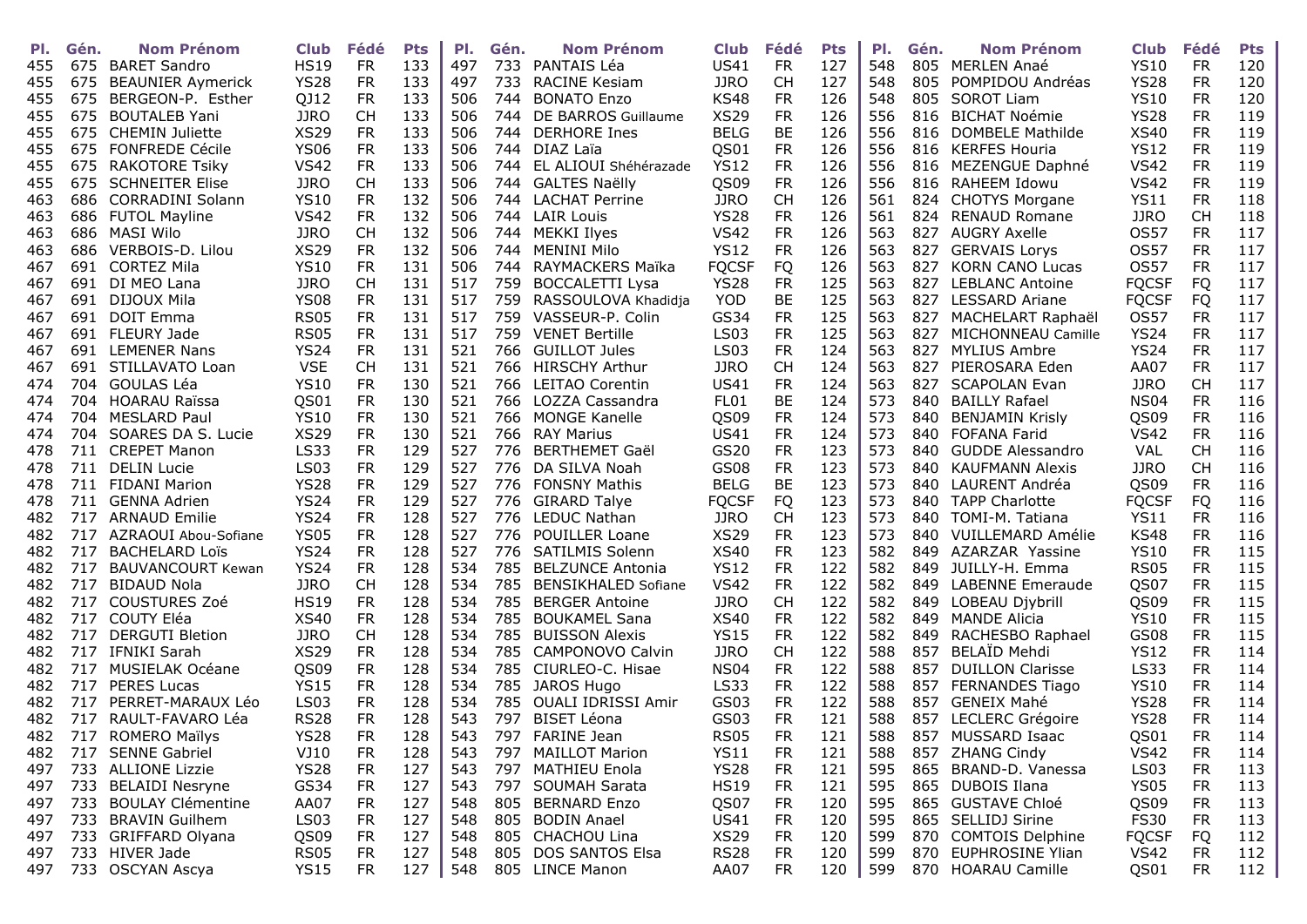| PI. | Gén. | <b>Nom Prénom</b>        | <b>Club</b>      | Fédé      | <b>Pts</b> | PI. | Gén. | <b>Nom Prénom</b>        | <b>Club</b>         | Fédé                   | <b>Pts</b> | PI.  | Gén. | <b>Nom Prénom</b>          | <b>Club</b>  | Fédé                   | <b>Pts</b> |
|-----|------|--------------------------|------------------|-----------|------------|-----|------|--------------------------|---------------------|------------------------|------------|------|------|----------------------------|--------------|------------------------|------------|
| 599 |      | 870 LAURENT Mathys       | <b>YOD</b>       | <b>BE</b> | 112        | 648 |      | 926 SOULAT Manon         | <b>XS29</b>         | <b>FR</b>              | 106        | 698  |      | 990 HUET Romuald           | QS01         | <b>FR</b>              | 99         |
| 599 | 870  | <b>PREMAT Lucas</b>      | LS03,            | <b>FR</b> | 112        | 648 | 926  | YAHIAOUI Yasmine         | <b>VS42</b>         | <b>FR</b>              | 106        | 698  | 990  | <b>ROSTAINGT Hugo</b>      | <b>FS30</b>  | <b>FR</b>              | 99         |
| 599 | 870  | <b>TEICHER Isalys</b>    | <b>YS08</b>      | <b>FR</b> | 112        | 648 | 926  | YONCA Selma              | <b>JJRO</b>         | <b>CH</b>              | 106        | 698  | 990  | <b>SEGUIN Elise</b>        | <b>NS04</b>  | <b>FR</b>              | 99         |
| 599 | 870  | <b>TOEBAERT Clémence</b> | GS34             | <b>FR</b> | 112        | 654 | 934  | <b>ANNE Ramatoulaye</b>  | NS <sub>04</sub>    | <b>FR</b>              | 105        | 698  | 990  | SORGO Tom                  | <b>YS24</b>  | <b>FR</b>              | 99         |
| 599 | 870  | TUFENKCI Seyde           | <b>XS29</b>      | <b>FR</b> | 112        | 654 | 934  | CAMARA Aichatou          | <b>VS42</b>         | <b>FR</b>              | 105        | 704  | 998  | CENDRÉ-H. Noëlie           | <b>FOCSF</b> | FQ                     | 98         |
| 599 | 870  | UNIMON Klara             | QS09             | <b>FR</b> | 112        | 654 | 934  | <b>FIQUEMONT Coralie</b> | <b>KS48</b>         | <b>FR</b>              | 105        | 704  |      | 998 MARTINEZ Naïs          | <b>YS24</b>  | <b>FR</b>              | 98         |
| 608 |      | 881 CLAUDE Domitille     | <b>RJ05</b>      | <b>FR</b> | 111        | 654 | 934  | HANNACHI Jelis           | <b>LS03</b>         | <b>FR</b>              | 105        | 704  |      | 998 RICARD Lévy            | <b>FQCSF</b> | FQ                     | 98         |
| 608 |      | 881 FAIVRE Louna         | <b>RS30</b>      | <b>FR</b> | 111        | 654 | 934. | LAHMAR Jassim            | <b>YS11</b>         | <b>FR</b>              | 105        | 707  |      | 1002 DE WITASSE Gabriel    | GS20         | <b>FR</b>              | 97         |
| 608 | 881  |                          | LS <sub>03</sub> | <b>FR</b> | 111        | 654 | 934  | LOMBARD Méline           | <b>YS24</b>         | <b>FR</b>              | 105        | 707  |      | 1002 FLANDIN Alexandre     | <b>YS10</b>  | <b>FR</b>              | 97         |
|     | 881  | GALAN Athys              |                  | <b>FR</b> | 111        | 654 | 934  |                          |                     | <b>FR</b>              | 105        | 707  |      | 1002 GAGNE Tristan         | <b>FS19</b>  |                        | 97         |
| 608 |      | <b>GAMEIRO Eva</b>       | <b>US41</b>      |           |            |     |      | <b>MURTINU Fabio</b>     | <b>YS28</b>         |                        | 105        |      |      |                            |              | <b>FR</b>              |            |
| 608 |      | 881 GOMIS Telséa         | <b>YS12</b>      | <b>FR</b> | 111        | 654 | 934  | <b>ROMERO Lenny</b>      | <b>YS28</b>         | <b>FR</b>              |            | 707  |      | 1002 PETTINGER Lina        | <b>YS15</b>  | <b>FR</b>              | 97         |
| 608 | 881  | JAQUET Angeline          | <b>JJRO</b>      | <b>CH</b> | 111        | 654 | 934  | <b>TRAMEAUX Erwan</b>    | <b>YS24</b>         | <b>FR</b>              | 105        |      |      | 707 1002 ROLIN Maxime      | <b>YS24</b>  | <b>FR</b>              | 97         |
| 608 | 881  | KACI Wacila              | GS34             | <b>FR</b> | 111        | 654 | 934  | <b>VELOT Lucie</b>       | <b>HS19</b>         | <b>FR</b>              | 105        |      |      | 707 1002 ROUSSAS Rodrigue  | QS09         | <b>FR</b>              | 97         |
| 608 |      | 881 KUATE WAMBO Anaïs    | GS34             | <b>FR</b> | 111        | 664 | 947  | ANDREOLETTI Joann        | <b>YS21</b>         | <b>FR</b>              | 104        |      |      | 707 1002 TARDEVET Leïna    | <b>HS19</b>  | <b>FR</b>              | 97         |
| 608 |      | 881 LECOMTE Déana        | <b>XS29</b>      | <b>FR</b> | 111        | 664 | 947  | CAMILLERI Téo            | <b>YS08</b>         | <b>FR</b>              | 104        |      |      | 707 1002 TEMINE Rayan      | <b>YS12</b>  | <b>FR</b>              | 97         |
| 608 |      | 881 OUSEKOUR Raphael     | <b>HS19</b>      | <b>FR</b> | 111        | 664 | 947  | <b>KALEM Nayla</b>       | GS34                | <b>FR</b>              | 104        | 707. |      | 1002 WESLIJ-F. Wailanie    | QS09         | <b>FR</b>              | 97         |
| 608 | 881  | <b>REGARDIN Lou</b>      | <b>XS40</b>      | <b>FR</b> | 111        | 664 | 947  | <b>MAUREAUX Rachelle</b> | QS09                | <b>FR</b>              | 104        | 716  |      | 1013 ANDREOLETTI Aurélien  | <b>YS21</b>  | <b>FR</b>              | 96         |
| 608 |      | 881 SOUGTANI Chirine     | <b>FS30</b>      | <b>FR</b> | 111        | 664 | 947  | <b>OULED-M. Mathis</b>   | <b>YS24</b>         | <b>FR</b>              | 104        |      |      | 716 1013 BELLANGER Paul    | <b>YS28</b>  | <b>FR</b>              | 96         |
| 620 |      | 893 CARMONA Laura        | <b>FS30</b>      | <b>FR</b> | 110        | 664 | 947  | <b>PETRY Clara</b>       | <b>YS11</b>         | <b>FR</b>              | 104        |      |      | 716 1013 BOURGEOIS Théo    | GS08         | <b>FR</b>              | 96         |
| 620 | 893  | <b>COUPRIE Lila</b>      | <b>FS30</b>      | <b>FR</b> | 110        | 664 |      | 947 SCHMITT Emeline      | AA07                | <b>FR</b>              | 104        | 716  |      | 1013 COENE Max             | <b>MS96</b>  | <b>FR</b>              | 96         |
| 620 |      | 893 GODERON Myla         | QS01             | <b>FR</b> | 110        | 664 | 947  | <b>THOMAS Emy</b>        | <b>VS42</b>         | <b>FR</b>              | 104        |      |      | 716 1013 DENOUETTE Arthur  | <b>MS96</b>  | <b>FR</b>              | 96         |
| 620 |      | 893 KAMARA-P. Aby        | <b>FQCSF</b>     | FQ        | 110        | 672 | 958  | <b>BARBIER Mathéo</b>    | <b>MS96</b>         | <b>FR</b>              | 103        |      |      | 716 1013 EDOUARD Hugo      | <b>MS96</b>  | <b>FR</b>              | 96         |
| 620 | 893  | PETITJEAN Lou            | <b>YS10</b>      | <b>FR</b> | 110        | 672 | 958  | <b>BOURABA Aya</b>       | GS03                | <b>FR</b>              | 103        |      |      | 716 1013 GICQUEL Nohlan    | <b>YS10</b>  | <b>FR</b>              | 96         |
| 620 | 893  | SOUAIDIA Sabrine         | <b>NS04</b>      | <b>FR</b> | 110        | 672 | 958  | <b>GRANDHOMME Luca</b>   | <b>MS96</b>         | <b>FR</b>              | 103        |      |      | 716 1013 JOURDAIN Lucas    | <b>YS15</b>  | <b>FR</b>              | 96         |
| 626 | 900  | <b>BERSAT Charlotte</b>  | <b>YS28</b>      | <b>FR</b> | 109        | 672 | 958  | KHACHAÏ Sahna            | <b>YS24</b>         | <b>FR</b>              | 103        |      |      | 716 1013 LECLERCQ Noam     | <b>MS96</b>  | <b>FR</b>              | 96         |
| 626 |      | 900 CUISINIEZ Anaëlle    | <b>XS40</b>      | <b>FR</b> | 109        | 672 | 958  | LEBLOND Léona            | <b>MS96</b>         | <b>FR</b>              | 103        |      |      | 716 1013 LECLERCQ Sixte    | <b>LS03</b>  | <b>FR</b>              | 96         |
| 626 |      | 900 GUIZIEN Quentin      | <b>YS15</b>      | <b>FR</b> | 109        | 672 | 958  | <b>MORELLE Simon</b>     | <b>MS96</b>         | <b>FR</b>              | 103        | 716  |      | 1013 ROBINOT Enzo          | <b>KS48</b>  | <b>FR</b>              | 96         |
| 626 |      | 900 LATIL Milann         | <b>YS24</b>      | <b>FR</b> | 109        | 672 | 958  | <b>ROCHE Kylian</b>      | <b>FS19</b>         | <b>FR</b>              | 103        |      |      | 727 1026 DODERO Lylia      | <b>YS28</b>  | <b>FR</b>              | 95         |
| 626 | 900  | LATREILLE Ethan          | <b>XS40</b>      | <b>FR</b> | 109        | 672 | 958  | <b>TAUZIN Gurwan</b>     | <b>YS11</b>         | <b>FR</b>              | 103        | 727  |      | 1026 FERRARA Enzo          | <b>YS10</b>  | <b>FR</b>              | 95         |
| 626 | 900  | MARTZ Kiara              | KS48             | <b>FR</b> | 109        | 680 | 966  | AIX Margaux              | <b>HS19</b>         | <b>FR</b>              | 102        | 727  |      | 1026 GREUIN Dimitri        | GS42         | <b>FR</b>              | 95         |
| 632 | 907  | <b>BELLUSCI Lauryne</b>  | <b>YS24</b>      | <b>FR</b> | 108        | 680 | 966  | <b>MENETRIER Maely</b>   | <b>YS24</b>         | <b>FR</b>              | 102        | 727  |      | 1026 MARTIN Fleur          | <b>YS28</b>  | <b>FR</b>              | 95         |
| 632 | 907  | <b>COSTE Tatiana</b>     | <b>OS57</b>      | <b>FR</b> | 108        | 680 | 966  | POIDEVIN Inès            | <b>YS21</b>         | <b>FR</b>              | 102        | 727  |      | 1026 SAHLI Elissa          | <b>YS12</b>  | <b>FR</b>              | 95         |
| 632 | 907  | <b>DAUBIER Soline</b>    | <b>OS57</b>      | <b>FR</b> | 108        | 680 | 966  | SADOUL Macéo             | <b>YS10</b>         | <b>FR</b>              | 102        | 727  |      | 1026 VILETTE Adam          | <b>YS21</b>  | <b>FR</b>              | 95         |
| 632 | 907  | DI CARO Léna             | <b>OS57</b>      | <b>FR</b> | 108        | 680 | 966  | <b>WEBER Ilona</b>       | <b>XS29</b>         | <b>FR</b>              | 102        |      |      | 733 1033 AMBARD Noah       | <b>YS15</b>  | <b>FR</b>              | 94         |
| 632 | 907  | <b>ESMIOL Romane</b>     | <b>OS57</b>      | <b>FR</b> | 108        | 685 | 974  | DE BUCHERE DE L'EPIN.    | QS01                | <b>FR</b>              | 101        | 733  |      | 1033 AZOU-SALAH Imane      | <b>YS12</b>  | <b>FR</b>              | 94         |
| 632 | 907  | <b>GAVAND Lucas</b>      | <b>XS40</b>      | <b>FR</b> | 108        | 685 | 974  | DIB Nassim               | <b>YS12</b>         | <b>FR</b>              | 101        | 733  |      | 1033 FAIVRE Julia          | <b>YS28</b>  | <b>FR</b>              | 94         |
| 632 | 907  | MICALLEF Quentin         | <b>YS24</b>      | <b>FR</b> | 108        | 685 | 974  | PEUGNIEZ Lilou           | GS03                | <b>FR</b>              | 101        | 733  |      | 1033 GONZALEZ Manon        | <b>US41</b>  | <b>FR</b>              | 94         |
| 632 | 907  | RABELLINO Noah           | <b>YS24</b>      | <b>FR</b> | 108        | 685 | 974  | <b>ROUSSET Arthur</b>    | <b>RS28</b>         | <b>FR</b>              | 101        | 733  |      | 1033 LONGERE Tathiana      | <b>FS19</b>  | <b>FR</b>              | 94         |
| 640 |      | 916 ANDRIAN Andrianina   | <b>YS08</b>      | <b>FR</b> | 107        | 685 | 974. | <b>WARGNIER Lola</b>     | GS20                | <b>FR</b>              | 101        |      |      | 733 1033 MATTEUCCI Anna    | <b>YS11</b>  | <b>FR</b>              | 94         |
| 640 |      | 916 BLAT Lucas           | <b>YS21</b>      | <b>FR</b> | 107        | 690 |      | 980 ALMEIDA Louane       | <b>XS40</b>         | <b>FR</b>              | 100        |      |      | 733 1033 SAUTRON Cléo      | QS01         | <b>FR</b>              | 94         |
|     |      | 640 916 CATOR Cassandra  | QS09             | <b>FR</b> | 107        | 690 |      | 980 ATTOUMANE David      | <b>VS42</b>         | <b>FR</b>              | 100        |      |      | 733 1033 VANDERBROUCQ Luka | <b>YS11</b>  | <b>FR</b>              | 94         |
| 640 |      | 916 HANQUIER César       | <b>YS08</b>      | FR        | 107        | 690 |      | 980 BELAUD Axel          | <b>YS11</b>         | <b>FR</b>              | 100        |      |      | 741 1044 BELBACHIR Waël    | GS34         | <b>FR</b>              | 93         |
| 640 |      | 916 HAUGER Lisa          | <b>RS05</b>      | FR        | 107        | 690 | 980  | <b>BUCAÏONI Lovely</b>   | <b>YS15</b>         | <b>FR</b>              | 100        |      |      | 741 1044 BELLAIR Paul      | <b>XS29</b>  | FR.                    | 93         |
| 640 |      | 916 KANGA Charly         | <b>VS42</b>      | <b>FR</b> | 107        | 690 |      | 980 CABARRUS Naïssa      | QS09                | <b>FR</b>              | 100        |      |      | 741 1044 BENSAAD Nour      | <b>VS42</b>  | <b>FR</b>              | 93         |
|     |      | 916 NENADOVIC Séléna     | <b>US41</b>      | <b>FR</b> | 107        | 690 |      | 980 DUBARD Soleyan       |                     |                        | 100        |      |      | 741 1044 BERNAT Lucas      | <b>YS11</b>  |                        | 93         |
| 640 |      | 916 NKOKOLO Kéhïne       | <b>YS12</b>      | <b>FR</b> | 107        | 690 |      | 980 IAZAL Asma           | QS07<br><b>YS12</b> | <b>FR</b><br><b>FR</b> | 100        |      |      | 741 1044 GANGA Ethan       | QS01         | <b>FR</b><br><b>FR</b> | 93         |
| 640 |      | 926 ABDILLAHI Djibril    | <b>YS24</b>      | FR        | 106        | 690 | 980  | PELLERIN Héléa           | <b>XS40</b>         | <b>FR</b>              | 100        |      |      | 741 1044 HIRSCHI Anaïs     | <b>JJRO</b>  | CH                     | 93         |
| 648 |      |                          |                  |           |            |     |      |                          |                     |                        |            |      |      |                            |              |                        |            |
| 648 |      | 926 ANACLET Louane       | <b>XS40</b>      | FR        | 106        | 698 | 990  | <b>BOGAT Mélinda</b>     | QS09                | <b>FR</b>              | 99         |      |      | 741 1044 LEKAJ Emton       | <b>JJRO</b>  | СH                     | 93         |
| 648 |      | 926 CARON Steven         | GS42             | <b>FR</b> | 106        | 698 |      | 990 GASPAR Tiago         | <b>VS42</b>         | <b>FR</b>              | 99         |      |      | 741 1044 MAPOUKA-B. Marwan | QS09         | <b>FR</b>              | 93         |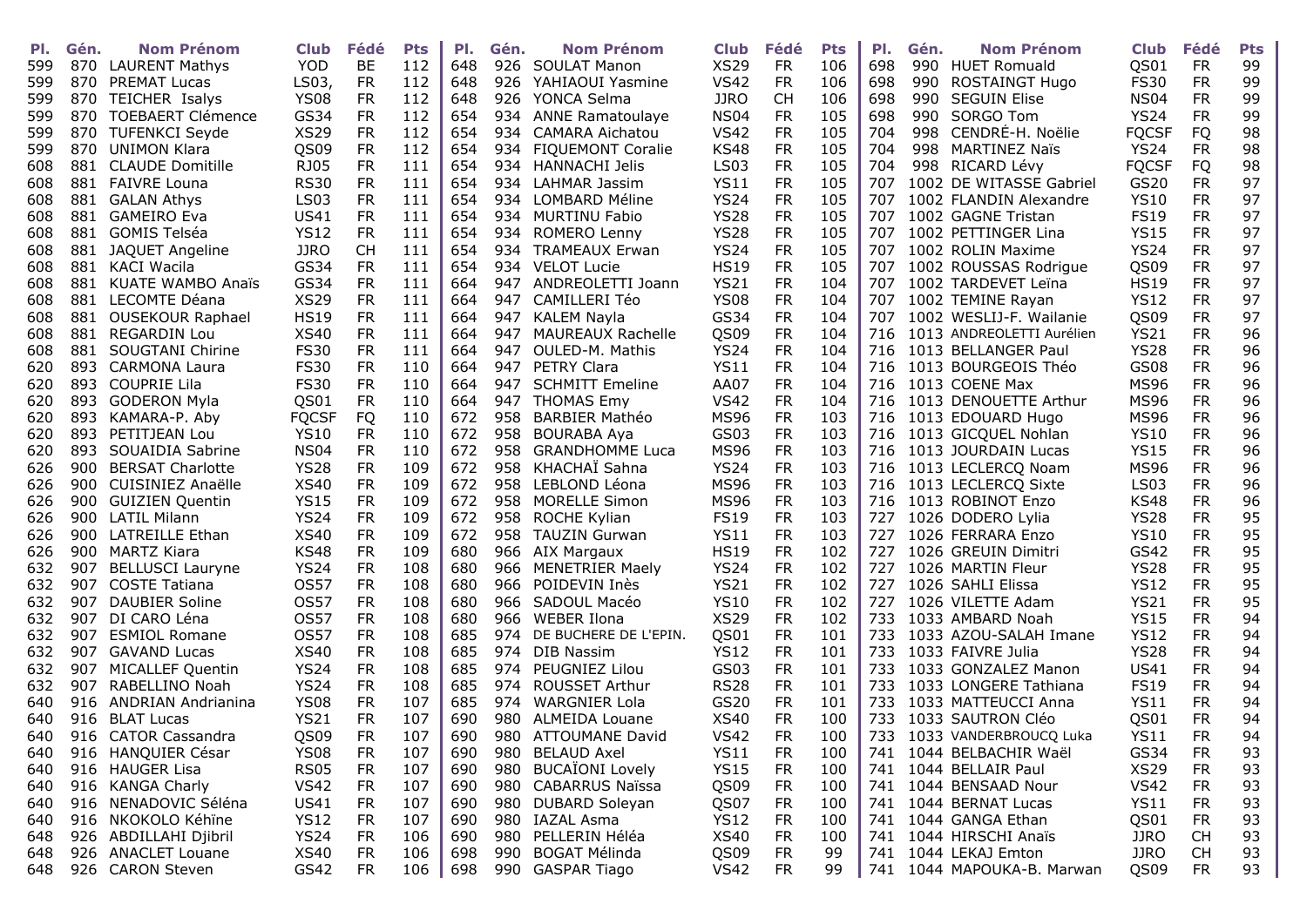| PI. | <b>Nom Prénom</b><br>Gén.     | <b>Club</b>  | Fédé      | <b>Pts</b> | PI.  | Gén. | <b>Nom Prénom</b>             | Club Fédé    |           | <b>Pts</b> | PI. | Gén. | <b>Nom Prénom</b>           | <b>Club</b>  | Fédé      | <b>Pts</b> |
|-----|-------------------------------|--------------|-----------|------------|------|------|-------------------------------|--------------|-----------|------------|-----|------|-----------------------------|--------------|-----------|------------|
| 741 | 1044 PETITNICOLAS T-Matisse   | <b>VS42</b>  | <b>FR</b> | 93         | 796  |      | 1103 FRANCHETTE Yoann         | GS42         | <b>FR</b> | 86         |     |      | 847 1165 CHOSEROT Alix      | <b>KS48</b>  | <b>FR</b> | 78         |
|     | 741 1044 VANNEROM Nathan      | <b>YOD</b>   | <b>BE</b> | 93         |      |      | 796 1103 GADOURY Lisa-Marie   | <b>FOCSF</b> | FQ        | 86         |     |      | 847 1165 COELHO Léo         | GS20         | <b>FR</b> | 78         |
|     | 751 1054 AUDA Enzo            | <b>HS19</b>  | <b>FR</b> | 92         |      |      | 796 1103 KEI Gale             | <b>VS42</b>  | <b>FR</b> | 86         |     |      | 847 1165 GODONOU-A. Sessyme | <b>FS19</b>  | <b>FR</b> | 78         |
|     | 751 1054 BOUFFLET Célia       | <b>YS11</b>  | <b>FR</b> | 92         | 796  |      | 1103 LEPETIT Emma             | <b>YS15</b>  | <b>FR</b> | 86         |     |      | 847 1165 IMACHE-R. Lashoina | QS07         | <b>FR</b> | 78         |
|     | 751 1054 CASTELLANI Alicia    | <b>JJRO</b>  | <b>CH</b> | 92         | 796  |      | 1103 SELVASUGIRNTHAN Akan     | <b>US41</b>  | <b>FR</b> | 86         | 847 |      | 1165 LAURET Nathan          | QS01         | <b>FR</b> | 78         |
|     | 751 1054 FERNANDES Sarah      | <b>YS24</b>  | <b>FR</b> | 92         | 796  |      | 1103 SIVAKARAN Thisho         | <b>US41</b>  | <b>FR</b> | 86         | 847 |      | 1165 MORAIS-A. Lucia        | <b>FS19</b>  | <b>FR</b> | 78         |
|     | 751 1054 GAUTHIER Louise      | <b>MS96</b>  | <b>FR</b> | 92         |      |      | 796 1103 ZIDDIN Mathis        | <b>YS28</b>  | <b>FR</b> | 86         |     |      | 847 1165 MOREAU Lou         | <b>US41</b>  | <b>FR</b> | 78         |
|     | 751 1054 GONTIER Lou          | <b>MS96</b>  | <b>FR</b> | 92         | 805. |      | 1113 CARPENTIER Tyssiana      | <b>YS08</b>  | <b>FR</b> | 85         |     |      | 847 1165 NAVARRO Camille    | <b>YS21</b>  | <b>FR</b> | 78         |
|     | 751 1054 MENDY Kaïs           | <b>MS96</b>  | <b>FR</b> | 92         | 805  |      | 1113 DAVID-M. Emma            | <b>FS30</b>  | <b>FR</b> | 85         | 847 |      | 1165 SANTIAGO Louna         | <b>YS10</b>  | <b>FR</b> | 78         |
|     | 751 1054 SEAUVE Eléna         | <b>YS11</b>  | <b>FR</b> | 92         | 805  |      | 1113 EN NASIRY Kenza          | <b>YS12</b>  | <b>FR</b> | 85         | 847 |      | 1165 ST-PIERRE Camille      | <b>FOCSF</b> | FQ        | 78         |
|     | 751 1054 SEMARD Elisa         | <b>MS96</b>  | <b>FR</b> | 92         | 805  |      | 1113 PHILIPP Noa              | AA07         | <b>FR</b> | 85         |     |      | 847 1165 STEVENS Louis      | <b>BELG</b>  | BE        | 78         |
|     | 751 1054 WILLER Léonie        | <b>YS08</b>  | <b>FR</b> | 92         |      |      | 805 1113 SABINO Noah          | QJ12         | <b>FR</b> | 85         |     |      | 847 1165 TCHATALIAN Enzo    | <b>YS08</b>  | FR        | 78         |
|     | 761 1064 BENSALEM Hiba        | GS34         | <b>FR</b> | 91         |      |      | 810 1118 ENG Tony             | <b>YS11</b>  | <b>FR</b> | 84         |     |      | 847 1165 ZAÏDI Souleymane   | <b>YS12</b>  | <b>FR</b> | 78         |
|     | 761 1064 FEUR Nathan          | GS08         | <b>FR</b> | 91         |      |      | 810 1118 SEGURA Lewis         | <b>YS10</b>  | <b>FR</b> | 84         | 860 |      | 1178 BOURDON Mathieu        | <b>HS19</b>  | <b>FR</b> | 77         |
|     | 761 1064 LADIRE PAPAL Matthew | QS09         | <b>FR</b> | 91         |      |      | 810 1118 VENADIAMBU Laura     | VAL          | <b>CH</b> | 84         | 860 |      | 1178 CHARTIER Manon         | <b>US41</b>  | <b>FR</b> | 77         |
|     | 761 1064 MIRA Dalya           | <b>VS42</b>  | <b>FR</b> | 91         | 810  |      | 1118 WEILAND Sandro           | <b>YS11</b>  | <b>FR</b> | 84         | 860 |      | 1178 FALIU Gabin            | <b>YS28</b>  | <b>FR</b> | 77         |
|     | 761 1064 NARSIMOULOU Emilien  | QS07         | <b>FR</b> | 91         |      |      | 810 1118 ZAPPONE Nora         | <b>YS28</b>  | <b>FR</b> | 84         |     |      | 860 1178 LABRY Guilyane     | QS09         | <b>FR</b> | 77         |
| 761 | 1064 YACOUB Assia             | <b>YS11</b>  | <b>FR</b> | 91         |      |      | 815 1125 AYARI Ilhan          | <b>KS48</b>  | <b>FR</b> | 83         | 860 |      | 1178 LEMPEREUR Emmie        | GS03         | <b>FR</b> | 77         |
|     | 767 1070 EDWARD-LOPEZ Aaron   | QS09         | <b>FR</b> | 90         | 815  |      | 1125 MARCQ Maya               | <b>YOD</b>   | <b>BE</b> | 83         | 860 |      | 1178 SALOU Emma             | <b>YS21</b>  | <b>FR</b> | 77         |
|     | 767 1070 FALZON Nolan         | <b>YS28</b>  | <b>FR</b> | 90         | 815  |      | 1125 MESCHI-CARIS Paul        | <b>YS24</b>  | <b>FR</b> | 83         | 860 |      | 1178 SAVELLI Jade           | <b>YS28</b>  | <b>FR</b> | 77         |
| 767 | 1070 IVANOWITZ Kaïs           | <b>YS11</b>  | <b>FR</b> | 90         | 815  |      | 1125 MICHELOT Sacha           | <b>RS05</b>  | <b>FR</b> | 83         |     |      | 867 1185 BEJAOUI Kamelia    | <b>YS21</b>  | <b>FR</b> | 76         |
|     | 767 1070 SIMONET Roxane       | <b>VSE</b>   | <b>CH</b> | 90         |      |      | 815 1125 PALKA Olivia         | <b>VS42</b>  | <b>FR</b> | 83         |     |      | 867 1185 BOUACHA Lina       | <b>YS10</b>  | <b>FR</b> | 76         |
|     | 771 1074 DRAOUI Nalya         | <b>YS12</b>  | <b>FR</b> | 89         |      |      | 815 1125 PAOLI Lily           | <b>YS05</b>  | <b>FR</b> | 83         |     |      | 867 1185 CHAMKHIA Zahra     | <b>YS08</b>  | <b>FR</b> | 76         |
|     | 771 1074 FAUCHET Maya         | <b>YS24</b>  | <b>FR</b> | 89         |      |      | 815 1125 PARI REMUS Lucia     | <b>US41</b>  | <b>FR</b> | 83         |     |      | 867 1185 GOUACIDE Mathys    | <b>YS24</b>  | <b>FR</b> | 76         |
|     | 771 1074 NOEL Jules           | <b>YS28</b>  | <b>FR</b> | 89         |      |      | 822 1133 ABUFERA Judy         | QS07         | <b>FR</b> | 82         |     |      | 867 1185 LEMAR Nohan        | QS09         | <b>FR</b> | 76         |
| 771 | 1074 SAURIN Théo              | <b>YS11</b>  | <b>FR</b> | 89         | 822  |      | 1133 BONOMO Elena             | <b>YS21</b>  | <b>FR</b> | 82         |     |      | 872 1191 BERGHA Selma       | <b>HS19</b>  | <b>FR</b> | 75         |
|     | 771 1074 SERAFYN-ELLES Basile | AA07         | <b>FR</b> | 89         |      |      | 822 1133 CARE Manon           | <b>YS12</b>  | <b>FR</b> | 82         |     |      | 872 1191 DEPHIX Soren       | <b>YS21</b>  | <b>FR</b> | 75         |
|     | 771 1074 TENAUDIER Manon      | <b>YS10</b>  | <b>FR</b> | 89         |      |      | 822 1133 CHARLIER Yann        | <b>BELG</b>  | <b>BE</b> | 82         |     |      | 872 1191 GARCIA Leylou      | <b>YS11</b>  | <b>FR</b> | 75         |
|     | 771 1074 VY Soulivanh         | <b>US41</b>  | <b>FR</b> | 89         | 822  |      | 1133 CLOUTIER Xavier          | <b>FQCSF</b> | FQ        | 82         |     |      | 872 1191 SERRE Rémy         | <b>YS21</b>  | <b>FR</b> | 75         |
|     | 778 1083 AGIER Lucien         | <b>US41</b>  | <b>FR</b> | 88         |      |      | 822 1133 D'OLLONE Maouri      | <b>YS21</b>  | <b>FR</b> | 82         | 876 |      | 1195 BONAZOLLI Kevin        | <b>YS10</b>  | <b>FR</b> | 74         |
| 778 | 1083 ALEXANDRE Louis          | <b>YS28</b>  | <b>FR</b> | 88         | 822  |      | 1133 DUCAMPS Louka            | <b>YS11</b>  | <b>FR</b> | 82         | 876 |      | 1195 BRANDAO Alise          | <b>YS21</b>  | <b>FR</b> | 74         |
|     | 778 1083 GAUDET Jessie        | GS03         | <b>FR</b> | 88         |      |      | 822 1133 JOSEPH Julien        | QS09         | <b>FR</b> | 82         |     |      | 876 1195 BRIET Sofia        | GS20         | FR        | 74         |
|     | 778 1083 JAMART Grégoire      | GS20         | <b>FR</b> | 88         |      |      | 822 1133 JOVI Lylou           | <b>YS11</b>  | <b>FR</b> | 82         |     |      | 876 1195 DHAOUADI Lylia     | <b>YS12</b>  | <b>FR</b> | 74         |
|     | 778 1083 MORGANTI Léonie      | <b>JJRO</b>  | <b>CH</b> | 88         |      |      | 822 1133 ZMUDA Alexandre      | <b>RS05</b>  | <b>FR</b> | 82         | 876 |      | 1195 FONVIELLE Marin        | <b>YS21</b>  | <b>FR</b> | 74         |
|     | 778 1083 MORIN Cédrick        | <b>FQCSF</b> | <b>FQ</b> | 88         |      |      | 832 1144 BOYER Joana          | QS07         | <b>FR</b> | 81         | 876 |      | 1195 REBUFFO Yanis          | <b>YS21</b>  | <b>FR</b> | 74         |
| 778 | 1083 ROYERE Julie             | <b>YS15</b>  | <b>FR</b> | 88         | 832  |      | 1144 DA SILVA Nolan           | VAL          | <b>CH</b> | 81         |     |      | 876 1195 SEGOND Maëlys      | <b>YS28</b>  | FR.       | 74         |
| 785 | 1090 BOUDHINA Alaeddine       | <b>YS10</b>  | <b>FR</b> | 87         |      |      | 832 1144 FERVEX de M. Blanche | <b>LS03</b>  | <b>FR</b> | 81         |     |      | 876 1195 SEREMES Tsoryahn   | QS09         | <b>FR</b> | 74         |
| 785 | 1090 BOUZIT Eddy              | <b>YS12</b>  | <b>FR</b> | 87         |      |      | 832 1144 LAMBERTS Romain      | <b>YOD</b>   | <b>BE</b> | 81         | 884 |      | 1203 BOUTONNET Emma         | <b>FS19</b>  | FR.       | 73         |
| 785 | 1090 DERIDE Lucka             | QS09         | <b>FR</b> | 87         | 832  |      | 1144 RAMONET Mahé             | <b>YS11</b>  | <b>FR</b> | 81         | 884 |      | 1203 BRUNETTO Giorgia       | <b>YS21</b>  | <b>FR</b> | 73         |
|     | 785 1090 DESHAIES Julie       | <b>FQCSF</b> | FQ        | 87         |      |      | 832 1144 SANTOS NUNES Kaylla  | <b>VAL</b>   | <b>CH</b> | 81         | 884 |      | 1203 CHAPUGIER Raphaël      | <b>YS24</b>  | <b>FR</b> | 73         |
|     | 785 1090 FLACHAIRE Enzo-Lié   | <b>YS10</b>  | <b>FR</b> | 87         |      |      | 838 1151 BAZON Samuel         | QS07         | <b>FR</b> | 80         |     |      | 884 1203 CONTE Mama         | <b>HS19</b>  | <b>FR</b> | 73         |
|     | 785 1090 GUITARD Margot       | <b>XS40</b>  | FR        | 87         |      |      | 838 1151 BEN SAADA Essia      | <b>YS11</b>  | FR.       | 80         |     |      | 884 1203 GUDDE Luca         | VAL          | <b>CH</b> | 73         |
|     | 785 1090 HARAL Dominic        | QS09         | FR        | 87         |      |      | 838 1151 DIAS D-A. Cassandra  | <b>YS12</b>  | <b>FR</b> | 80         |     |      | 884 1203 HOAREAU Paco       | QS01         | <b>FR</b> | 73         |
|     | 785 1090 KRAÏEM Shaïma        | <b>YS24</b>  | <b>FR</b> | 87         |      |      | 838 1151 TIRACHE Calo         | <b>YS28</b>  | <b>FR</b> | 80         |     |      | 884 1203 ORDONEZ Elena      | <b>RS05</b>  | <b>FR</b> | 73         |
|     | 785 1090 MAHMOUDI Sofiane     | <b>YS24</b>  | <b>FR</b> | 87         |      |      | 842 1159 GHITULESCO Valentin  | <b>YS24</b>  | <b>FR</b> | 79         |     |      | 884 1203 ROUSTAN Logan      | <b>KS48</b>  | FR.       | 73         |
|     | 785 1090 TERRIBLE Lana        | <b>YS11</b>  | <b>FR</b> | 87         |      |      | 842 1159 LAURENS Stanley      | <b>YS24</b>  | <b>FR</b> | 79         |     |      | 892 1211 ABESDRIS Pauline   | <b>HS19</b>  | FR.       | 72         |
|     | 785 1090 ZHANG Eva            | <b>VS42</b>  | <b>FR</b> | 87         |      |      | 842 1159 RIPIEGO Enzo         | <b>YS28</b>  | FR.       | 79         |     |      | 892 1211 D'ARCO Fabio       | <b>YS11</b>  | FR.       | 72         |
|     | 796 1103 AMIMI Yasmine        | <b>YS10</b>  | FR        | 86         |      |      | 842 1159 SARMENTO Mickel      | <b>VS42</b>  | FR.       | 79         |     |      | 892 1211 DIANE Amada        | <b>VS42</b>  | FR.       | 72         |
|     | 796 1103 COLAS Sohan          | QS09         | <b>FR</b> | 86         |      |      | 842 1159 SERNA Maëva          | <b>YS11</b>  | <b>FR</b> | 79         |     |      | 892 1211 KELLER Sarah       | <b>YS24</b>  | FR.       | 72         |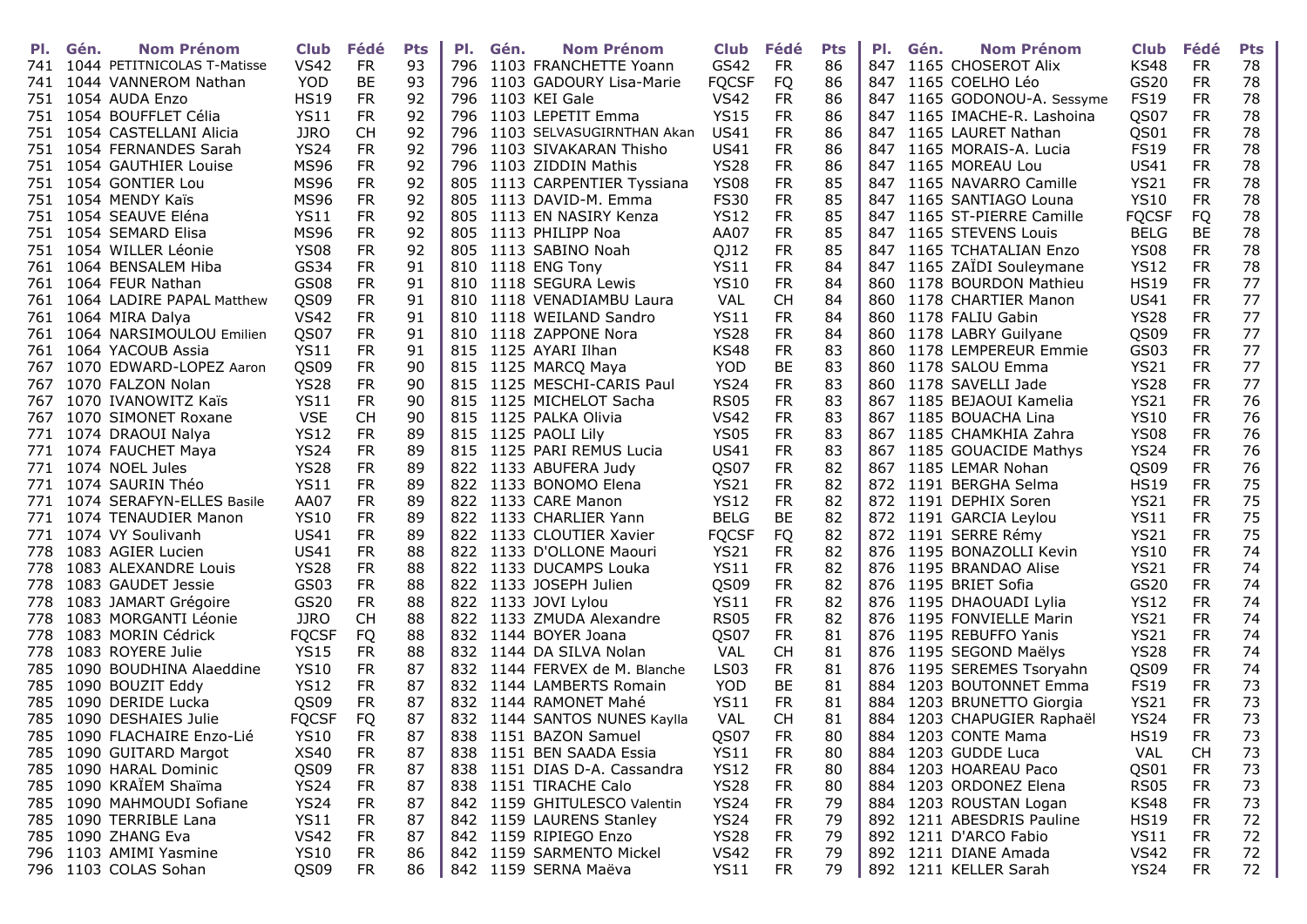| PI. | <b>Nom Prénom</b><br>Gén.     | <b>Club</b> | Fédé      | <b>Pts</b> | PI. | Gén. | <b>Nom Prénom</b>           | <b>Club</b> | Fédé      | <b>Pts</b> | PI.  | Gén. | <b>Nom Prénom</b>              | Club Fédé        |           | <b>Pts</b> |
|-----|-------------------------------|-------------|-----------|------------|-----|------|-----------------------------|-------------|-----------|------------|------|------|--------------------------------|------------------|-----------|------------|
|     | 892 1211 MARTE Enola          | <b>YS24</b> | <b>FR</b> | 72         | 938 |      | 1263 SOLVEZ Mathéo          | <b>YS11</b> | <b>FR</b> | 61         | 988  |      | 1323 GIGUERE Alex              | <b>FQCSF</b>     | FQ        | 51         |
|     | 892 1211 ZOUAOUI Jebran       | <b>YS11</b> | <b>FR</b> | 72         |     |      | 938 1263 VEERAPEN Dylan     | <b>VS42</b> | <b>FR</b> | 61         | 988  |      | 1323 MANNA Chiarra             | GS08             | <b>FR</b> | 51         |
|     | 898 1218 CADORET Kim          | <b>YS21</b> | <b>FR</b> | 71         |     |      | 947 1272 GAUTIER Siloé      | QS01        | <b>FR</b> | 60         | 988  |      | 1323 SEDKAOUI Dana             | <b>YS11</b>      | <b>FR</b> | 51         |
|     | 898 1218 COSTANZA Elliot      | <b>YS21</b> | <b>FR</b> | 71         |     |      | 948 1275 ALIOUI Kayla       | <b>YS10</b> | <b>FR</b> | 59         | 988  |      | 1323 SOUKER Kenza              | <b>YS08</b>      | <b>FR</b> | 51         |
|     | 898 1218 DEJEAN Sully         | QS07        | <b>FR</b> | 71         | 948 |      | 1275 DENNY Lucas            | <b>KS48</b> | <b>FR</b> | 59         | 988  |      | 1323 TIBER Florencia           | QS07             | <b>FR</b> | 51         |
|     | 898 1218 FERON Paloma         | <b>YS28</b> | <b>FR</b> | 71         |     |      | 948 1275 EL MAHBOUB F-Zohra | <b>YS10</b> | <b>FR</b> | 59         | 999  |      | 1334 D'ORIANO Nhoa             | <b>YS15</b>      | <b>FR</b> | 50         |
|     | 898 1218 KHENACHE Enzo        | <b>YS24</b> | <b>FR</b> | 71         |     |      | 948 1275 GERBY Chloé        | <b>YS21</b> | <b>FR</b> | 59         | 999. |      | 1334 EMMA Raphaël              | QS07             | <b>FR</b> | 50         |
|     | 898 1218 SAGE Tom             | <b>XS40</b> | <b>FR</b> | 71         |     |      | 948 1275 HARDY Romain       | <b>BELG</b> | <b>BE</b> | 59         |      |      | 999 1334 GUIDET Maëlys         | <b>YS21</b>      | <b>FR</b> | 50         |
|     | 898 1218 SALES FERREIRA Athos | <b>VS42</b> | <b>FR</b> | 71         | 948 |      | 1275 LIVERNET Thomas        | <b>YS28</b> | <b>FR</b> | 59         |      |      | 1002 1337 BARIL Antoine        | <b>FQCSF</b>     | <b>FQ</b> | 49         |
|     | 898 1218 SINGH Max            | <b>GS08</b> | <b>FR</b> | 71         | 948 |      | 1275 TARCHOUN Naysam        | <b>YS21</b> | <b>FR</b> | 59         |      |      | 1002 1337 BOUAZZAR-Z. Mayna    | <b>RS28</b>      | <b>FR</b> | 49         |
|     | 906 1227 DEMBELE Djibril      | <b>VS42</b> | <b>FR</b> | 70         |     |      | 955 1284 KHELIFA Myriam     | <b>VS42</b> | <b>FR</b> | 58         |      |      | 1002 1337 BOUTEKKA Noa         | <b>YS11</b>      | <b>FR</b> | 49         |
|     | 906 1227 FADEL Wissem         | <b>YS12</b> | <b>FR</b> | 70         |     |      | 955 1284 PICARD Zaccari     | QS01        | <b>FR</b> | 58         |      |      | 1002 1337 DOBLER Sam           | <b>YS24</b>      | <b>FR</b> | 49         |
|     | 906 1227 FIRMINY Loryck       | QS07        | <b>FR</b> | 70         |     |      | 955 1284 SALES Stanislas    | <b>YS10</b> | <b>FR</b> | 58         |      |      | 1002 1337 GARNIEZ Clément      | <b>YS21</b>      | <b>FR</b> | 49         |
|     | 906 1227 HOSDEZ Léa           | <b>YS21</b> | <b>FR</b> | 70         | 958 |      | 1287 DETTWEILER Hugo        | AA07        | <b>FR</b> | 57         |      |      | 1002 1337 GLORIEUX Maxime      | <b>VAL</b>       | <b>CH</b> | 49         |
|     | 906 1227 MATUZAC Noa          | <b>YS10</b> | <b>FR</b> | 70         | 958 |      | 1287 HADJ AMMAR Adam        | VAL         | <b>CH</b> | 57         |      |      | 1002 1337 WARID Zakaria        | <b>YS12</b>      | <b>FR</b> | 49         |
|     | 906 1227 MEMADI Sofia         | <b>NS04</b> | <b>FR</b> | 70         | 958 |      | 1287 OLLIER Sacha           | <b>YS21</b> | <b>FR</b> | 57         |      |      | 1009 1344 DIDIER Raphaël       | <b>KS48</b>      | <b>FR</b> | 48         |
|     | 906 1227 ROBERT Mathis        | <b>YS12</b> | <b>FR</b> | 70         |     |      | 958 1287 TEBBAKHA Yanis     | <b>YS21</b> | <b>FR</b> | 57         |      |      | 1009 1344 DUEZ Océane          | <b>YS08</b>      | <b>FR</b> | 48         |
|     | 906 1227 SYLLA Maelle         | <b>VS42</b> | <b>FR</b> | 70         |     |      | 958 1287 VALETTE Adrien     | <b>YS28</b> | <b>FR</b> | 57         |      |      | 1009 1344 JANEZ Ethan          | <b>VS42</b>      | <b>FR</b> | 48         |
|     | 914 1235 GUIZANI Adam         | <b>YS12</b> | <b>FR</b> | 69         | 958 |      | 1287 VILLER Vincent         | <b>KS48</b> | <b>FR</b> | 57         |      |      | 1009 1344 LORGE Jean-Manuel    | QS <sub>09</sub> | <b>FR</b> | 48         |
|     | 914 1235 LAHMIDI Safia        | <b>YS10</b> | <b>FR</b> | 69         | 964 |      | 1294 BONNEMENT Melly        | GS03        | <b>FR</b> | 56         |      |      | 1013 1348 CULIOLI Mathis       | <b>YS10</b>      | <b>FR</b> | 47         |
|     | 916 1238 CAURO Valentine      | <b>YS11</b> | <b>FR</b> | 68         |     |      | 964 1294 CARREZ Nathan      | <b>YS21</b> | <b>FR</b> | 56         |      |      | 1013 1348 PERRIN Anton         | <b>KS48</b>      | <b>FR</b> | 47         |
|     | 916 1238 GHARBI Adam          | <b>YS15</b> | <b>FR</b> | 68         |     |      | 964 1294 ENNASIRY Sofiane   | <b>YS12</b> | <b>FR</b> | 56         |      |      | 1015 1350 HAMRI Younès         | GS08             | <b>FR</b> | 46         |
|     | 916 1238 LAOUADI Naël         | GS34        | <b>FR</b> | 68         |     |      | 964 1294 MAHFOUDI Rayan     | <b>YS10</b> | <b>FR</b> | 56         |      |      | 1015 1350 SAMBOU Kylian        | QS09             | <b>FR</b> | 46         |
|     | 916 1238 LOUX Mathéo          | <b>YS21</b> | <b>FR</b> | 68         |     |      | 968 1300 AMO-G. Tyana       | <b>VS42</b> | <b>FR</b> | 55         |      |      | 1015 1350 SAÏDI Nassim         | <b>YS12</b>      | <b>FR</b> | 46         |
|     | 916 1238 NAGERA Mathis        | QS09        | <b>FR</b> | 68         |     |      | 968 1300 BOA Steemie        | QS09        | <b>FR</b> | 55         |      |      | 1015 1350 TOULOUSE Tya         | <b>YS11</b>      | <b>FR</b> | 46         |
|     | 921 1243 KOLSAMY Sarah        | <b>YS15</b> | <b>FR</b> | 67         | 968 |      | 1300 BUSNEL Eliette         | GS34        | <b>FR</b> | 55         |      |      | 1015 1350 VALKRE Valentin      | <b>RS05</b>      | <b>FR</b> | 46         |
|     | 922 1244 ELMAHI Qussama       | <b>YS10</b> | FR.       | 66         |     |      | 968 1300 DELATTRE Anaïs     | GS20        | <b>FR</b> | 55         |      |      | 1020 1355 ARNAUD Clara         | <b>YS28</b>      | <b>FR</b> | 45         |
|     | 922 1244 SANTACROCE Giusy     | GS34        | <b>FR</b> | 66         |     |      | 968 1300 HAKIM Neïla        | GS08        | <b>FR</b> | 55         |      |      | 1020 1355 QUINTANA Sacha       | <b>YS15</b>      | <b>FR</b> | 45         |
|     | 924 1247 ABADIE Camille       | <b>YS21</b> | <b>FR</b> | 65         | 968 |      | 1300 MARMIN Keryann         | <b>RS05</b> | <b>FR</b> | 55         |      |      | 1020 1355 TOMI-M. Mathias      | <b>YS11</b>      | <b>FR</b> | 45         |
|     | 924 1247 BRION Nathan         | <b>XS40</b> | <b>FR</b> | 65         | 968 |      | 1300 MONPETIT Eléna         | <b>YS24</b> | <b>FR</b> | 55         | 1023 |      | 1359 CHAMPALOU Tino            | <b>XS29</b>      | <b>FR</b> | 44         |
|     | 924 1247 DUVAL Jules          | GS20        | <b>FR</b> | 65         | 968 |      | 1300 PENASSE Guillaume      | <b>YOD</b>  | BE        | 55         | 1023 |      | 1359 COURFOIN Laurie           | GS08             | <b>FR</b> | 44         |
|     | 924 1247 LUSUEUR-B. Sauraya   | QS09        | FR.       | 65         | 968 |      | 1300 SMIRANI Younès         | <b>YS12</b> | <b>FR</b> | 55         |      |      | 1023 1359 DIDIERJEAN Rémi      | <b>KS48</b>      | <b>FR</b> | 44         |
|     | 924 1247 PESSER Eva           | <b>BELG</b> | BE        | 65         | 968 |      | 1300 ZANTE Kathleen         | <b>YS28</b> | <b>FR</b> | 55         |      |      | 1023 1359 GASSAB Lily          | <b>YS11</b>      | <b>FR</b> | 44         |
|     | 924 1247 RICHARD Gabriel      | <b>YS28</b> | <b>FR</b> | 65         | 978 |      | 1311 BERKANE Adel           | <b>YS10</b> | <b>FR</b> | 54         |      |      | 1023 1359 GRUYER Andy          | GS08             | <b>FR</b> | 44         |
|     | 924 1247 SANDOVAL Léna        | <b>YS24</b> | <b>FR</b> | 65         |     |      | 978 1311 MARAKAI Kimiley    | <b>YS24</b> | <b>FR</b> | 54         | 1023 |      | 1359 NATIVEL Romain            | QS01             | <b>FR</b> | 44         |
|     | 931 1256 BEUN Stan            | QS01        | <b>FR</b> | 64         | 978 |      | 1311 OUSSENI Kelvyn         | AA07        | <b>FR</b> | 54         | 1029 |      | 1365 BAUDOIN Maia              | <b>US41</b>      | <b>FR</b> | 43         |
|     | 931 1256 RABIA Lonan          | <b>YS11</b> | <b>FR</b> | 64         |     |      | 981 1314 BOURGEOIS Divia    | QS09        | <b>FR</b> | 53         |      |      | 1029 1365 BELAYCHE Ilyès       | <b>YS12</b>      | <b>FR</b> | 43         |
|     | 931 1256 TEROSIET Louna       | <b>US41</b> | <b>FR</b> | 64         | 981 |      | 1314 PEPE Noah              | <b>YS11</b> | <b>FR</b> | 53         | 1029 |      | 1365 CAMARA Boubou             | <b>HS19</b>      | <b>FR</b> | 43         |
|     | 934 1259 COPIN Théo           | GS42        | <b>FR</b> | 63         | 981 |      | 1314 PUERTAS Clélia         | <b>YS15</b> | <b>FR</b> | 53         | 1029 |      | 1365 COZZANI Alessio           | <b>YS11</b>      | <b>FR</b> | 43         |
|     | 934 1259 CROZEMARIE Fabio     | <b>YS21</b> | <b>FR</b> | 63         |     |      | 984 1318 FABIANI Abigail    | <b>YS10</b> | <b>FR</b> | 52         |      |      | 1029 1365 FRANQUEVILLE Maxime  | <b>YS11</b>      | <b>FR</b> | 43         |
|     | 936 1261 HBABAZ-C. Rayan      | VAL         | <b>CH</b> | 62         |     |      | 984 1318 GIRARDON Kilian    | <b>LS33</b> | <b>FR</b> | 52         |      |      | 1029 1365 ROCHE Romane         | <b>FS19</b>      | <b>FR</b> | 43         |
|     | 936 1261 MERCEREAU Benjamin   | QS01        | <b>FR</b> | 62         |     |      | 984 1318 LEROUX Maël        | <b>YS08</b> | FR        | 52         |      |      | 1035 1371 AMOURI Assya         | HS19             | <b>FR</b> | 42         |
|     | 938 1263 ANDRADE D-S. Kélya   | <b>HS19</b> | FR        | 61         |     |      | 984 1318 PENA Kylian        | <b>YS21</b> | <b>FR</b> | 52         |      |      | 1035 1371 DENIAU Emerick       | <b>YS11</b>      | FR.       | 42         |
|     | 938 1263 ASMARI Malak         | <b>YS10</b> | <b>FR</b> | 61         |     |      | 988 1323 ALIOUI Shayna      | <b>YS10</b> | <b>FR</b> | 51         |      |      | 1035 1371 JEANDEMANGE Ryan     | <b>YS11</b>      | FR        | 42         |
|     | 938 1263 AYECHE Yanis         | <b>YS11</b> | <b>FR</b> | 61         |     |      | 988 1323 BANAÏAS Thaïs      | QS09        | <b>FR</b> | 51         |      |      | 1035 1371 MAS Karen            | <b>YS10</b>      | <b>FR</b> | 42         |
|     | 938 1263 DALBAND-P. Mathis    | LS33        | <b>FR</b> | 61         |     |      | 988 1323 BOUHAROU Chaïma    | GS08        | <b>FR</b> | 51         |      |      | 1039 1375 BEN HAMED Elyes      | <b>YS12</b>      | FR        | 41         |
|     | 938 1263 DUGUIN Maeva         | QS07        | FR        | 61         |     |      | 988 1323 BOURCIER Valentin  | <b>YS21</b> | FR.       | 51         |      |      | 1039 1375 DE GIRAUDON Eléanore | <b>YS11</b>      | FR.       | 41         |
|     | 938 1263 GANDOLFE Mathias     | <b>YS21</b> | FR        | 61         |     |      | 988 1323 CHAMBET Arno       | <b>FS19</b> | FR.       | 51         |      |      | 1039 1375 PAYET Romain         | QS07             | FR        | 41         |
|     | 938 1263 LABIDI Myriam        | <b>YS12</b> | <b>FR</b> | 61         |     |      | 988 1323 CICILIEN Mathéis   | <b>FS19</b> | <b>FR</b> | 51         |      |      | 1042 1378 BENSSAÏDI Ilyan      | <b>YS10</b>      | <b>FR</b> | 40         |
|     |                               |             |           |            |     |      |                             |             |           |            |      |      |                                |                  |           |            |